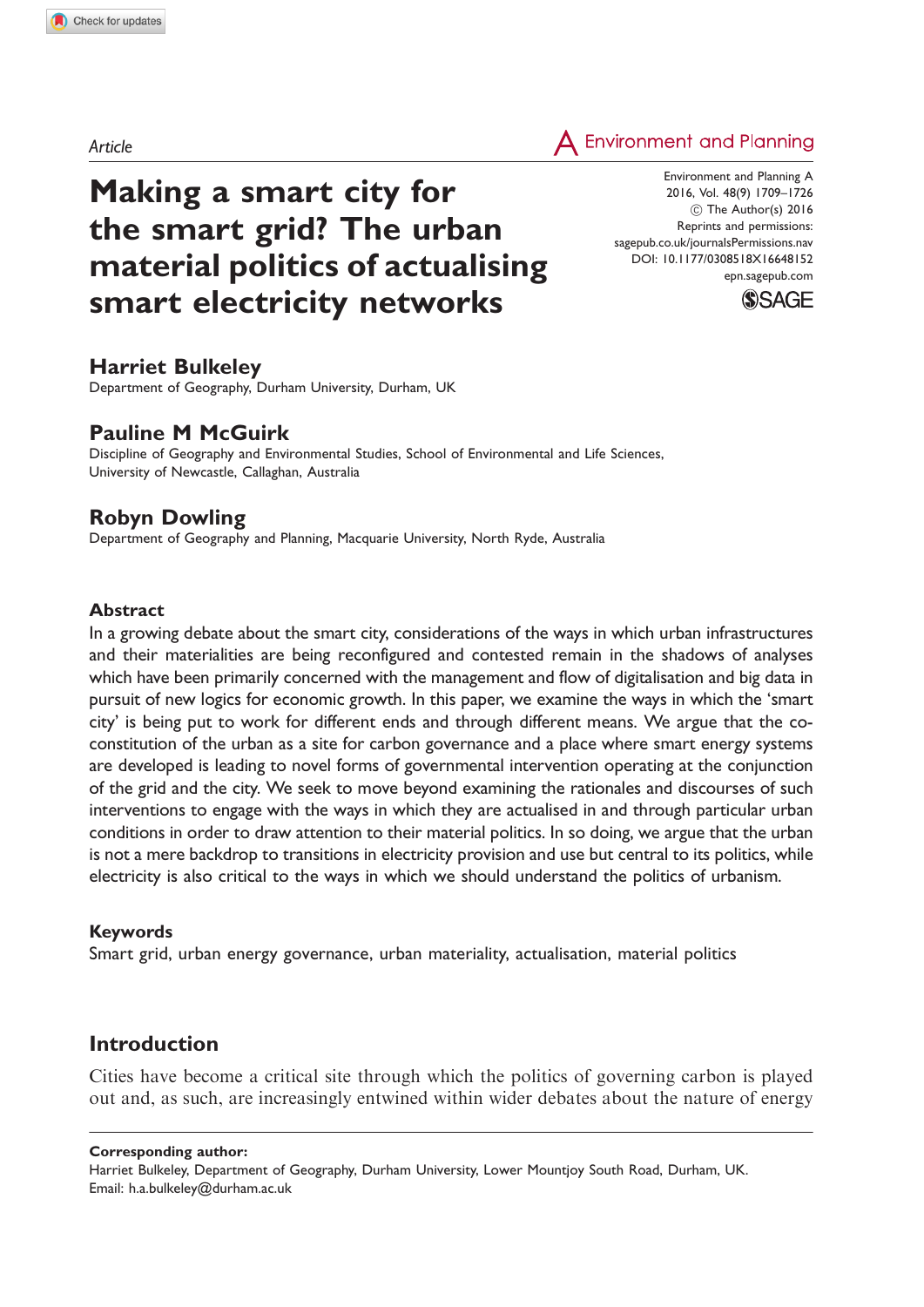systems and their future viability (Rutherford and Jaglin, 2015). Urban municipalities have adopted targets and timetables for action to reduce carbon emissions and have in some cases become involved in innovative and experimental activities, often in partnership with other local government authorities, corporations or community organisations (Bulkeley et al., 2015a). At the same time, in a highly urbanised society, cities have become the arenas within which other agencies have sought to intervene in order to reconfigure energy systems. Central to such attempts at reconfiguration is the notion that energy systems can be made 'smart' in order to address the new forms of (renewable) energy generation and (flexible) demand with which they are tasked (Bulkeley et al., 2015b; Powells et al., 2015; Strengers, 2013). The co-constitution of the urban as a site for carbon governance and a place where smart energy systems are developed is leading to novel forms of governmental intervention. These include, for example, the (re)development of Hyllie as a 'climate smart' city district in Malmo, Sweden, the Smart Cities Mission in India which aims to build 100 smart urban developments over five years (see http://india.gov.in/spotlight/smart-cities-mission-steptowards-smart-india), or Low Carbon London, a utility led project to develop smart metering and new economic models for electricity services. In various guises, low carbon transitions are increasingly being configured in relation to the notion of smart energy systems, while smart as a discourse, practice and set of interventions is also being related to the task of reconfiguring and transforming (urban) infrastructures (Vanolo, 2014).

Yet, as Rutherford and Coutard (2014: 1354) argue, 'the important notion that energy transition processes (and changes to energy systems more generally) constitute (or might constitute) a largely urban set of processes has received less attention than it arguably deserves'. By and large, the literature on urban climate governance has not engaged with the politics of energy system transition while that which focuses on the rise (and rise) of the smart city has also neglected its environmental and energy-related dimensions. More recently, analysts have sought to engage with the forms of intervention that are emerging in relation to urban climate governance, particularly attending to the material politics of such projects and programmes (Rutherford, 2014). Yet, much of this work has remained focused on the municipality as a critical intermediary in such interventions and has been trained on logics and interventions arising from the problematisation of climate change per se rather than attending to the diverse forms of agency at work in and across urban energy systems and which may be derived from other programmes of intervention (Rutherford and Jaglin, 2015). Beyond climate-specific policy interventions

A more direct engagement with urban energy requires seeing it as more than a governance tool or one of the means to address and implement a particular wide ranging policy, and taking seriously both the materiality of its flows and its sociotechnical characteristics, and the varied, contrasting, sometimes competing, political projects for which it works. (Rutherford and Coutard 2014: 1358)

Here, we argue that such more direct engagement requires greater attention to the material politics inherent in the creation, maintenance and transformation of urban energy systems.

Similarly, although urban studies has now begun to critically engage in the emergence of the discourse and practice of smart cities, the ways in which smart comes to matter in relation to urban energy systems has largely been in the background to this body of research. For the most part, analyses of smart cities have traced the origins of this formulation to the knowledge economy 'increasingly driven by technically inspired innovation, creativity and entrepreneurship', (Kitchin, 2015: 131) and/or to the emergence of the data-driven city 'monitored, managed and regulated in real-time using ICT infrastructure and ubiquitous computing' (Kitchin, 2015: 131). In either case, the discourse and techniques of the smart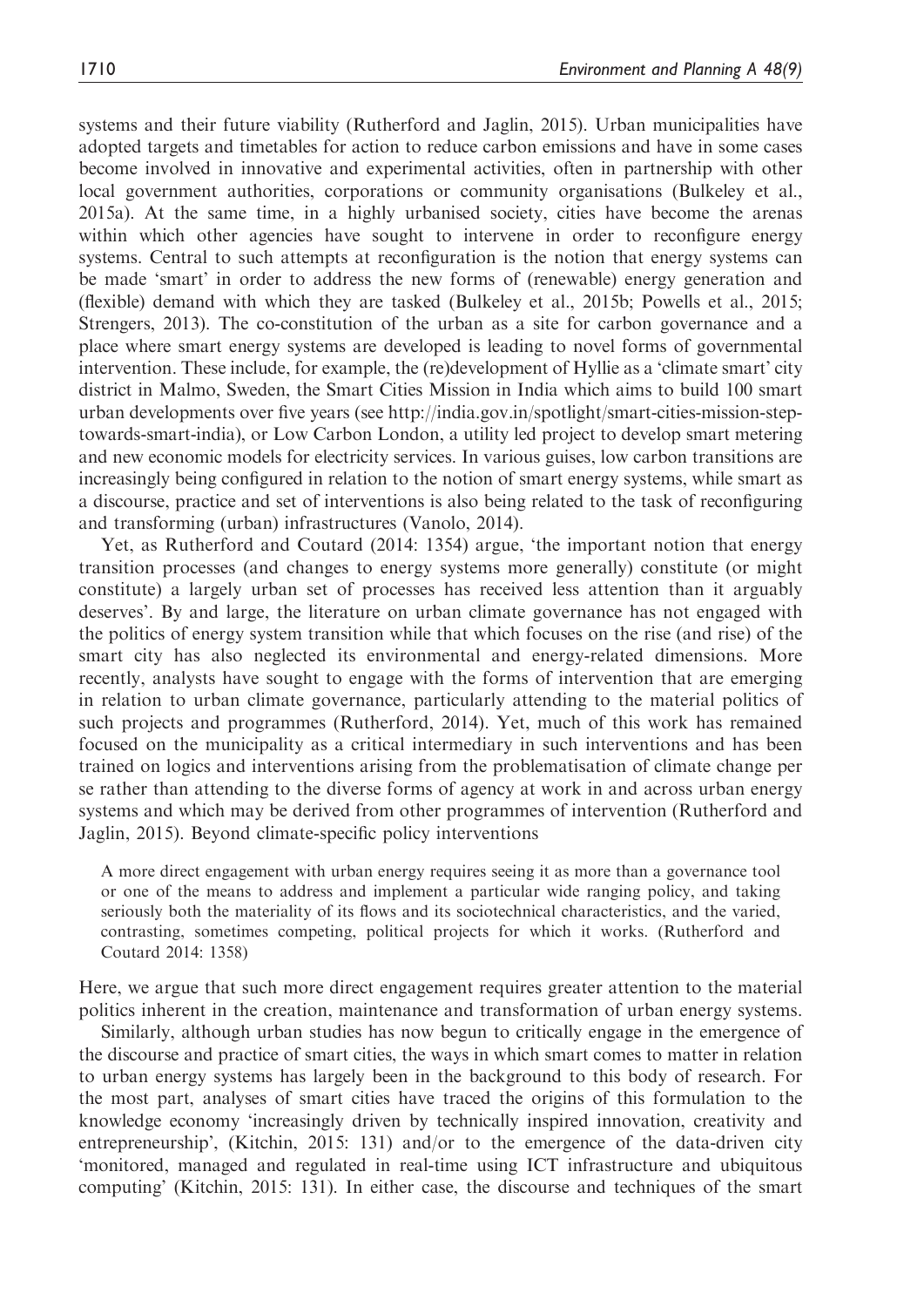city are often conceived as the latest wave of neoliberal economic development shaping urban trajectories in line with the strategies of urban governmental and business elites which seek compliance from a largely passive citizenry (Hollands, 2015; Kitchin, 2015). Yet, this 'one size fits all' approach to understanding the smart city has recently come under critique, with proponents arguing that more nuanced accounts are required that examine how, why, by and for whom smart is being enacted and resisted (Gabrys, 2014; Kitchin, 2015). This is not only a matter of differentiating the discourses and practices of smart as they emerge in various urban contexts but also of attending to the ways in which smart interventions configure particular urban assemblages and are actualised – formulated, implemented and contested – through particular artefacts, techniques and practices (see Rutherford, 2014). Through this approach, city's roles as context, constituent and consequence of urban energy system change (Rutherford and Jaglin, 2015: 174) starts to come into view along with the importance of space (and urban spatialities more particularly) in energy transition (Huber, 2015).

Recent writing in this field has started to open up the ways in which the discourses and practices of the smart city enrol and intervene in relation to energy, climate and sustainability. On the one hand, a growing body of work has been concerned with the ways in which what we might term smart artefacts and networked interventions are (and are not) becoming embedded in the everyday practices of energy consumption, for example, in terms of smart meters, electric cars, time-of-use tariffs, off-grid systems of energy provision and storage (Powells et al., 2015; Strengers 2013). Here, analysts are usually concerned with the ways in which household-based practices are being reformed in relation to smart interventions, both in terms of their potential for contributing to energy, climate and sustainability goals and also for what they might tell us about the nature of everyday practice itself. However, the ways in which such interventions come to reconfigure the urban provision of energy, the urban dimensions of their governing and the consequent ways in which they order the city remain outside the scope of much of this analysis. On the other hand, another body of work is emerging which has sought to interrogate the energy, climate and sustainability dimensions of the kinds of neoliberal smart urbanism set out above. In this work, the digitalisation of data and the emergence of new forms of control system, as well as the kinds of visions of the future city that accompany such interventions, are seen to be bound up with efforts to ensure variants of urban sustainability, from ecological security to resilience and low carbon transitions (Gabrys, 2014; Klauser and Albrechtslund, 2014; Luque-Ayala et al., 2015). Here, less attention is given to the ways in which such visions and programmes come to intervene in everyday urban practices or how they serve to reconfigure existing socio-technical orders. In short, this work has tended to replicate the study of smart urbanism in general such that there is also a need to move from the analysis of visions and strategies to an understanding of how smart urbanism that seeks to mobilise sustainability concerns is being actualised.

In this paper, we seek to contribute to this debate through exploring the interface between forms of urban climate governance on the one hand and notions of the smart city on the other and the ways in which these are being intermediated in systems of urban energy provision. We examine the material politics through which smart cities are actualised and the configuration of 'smart grids' within the urban milieu. Smart energy systems are emerging in a variety of guises in different urban contexts. Most often associated with the roll out of smart meters, which seek to provide utility companies and users with real-time information about the use of energy, smart grids encompass a host of interventions aimed at managing the increasing complexity of (particularly) electricity networks in relation to the development of distributed sources of power generation and changing patterns of daily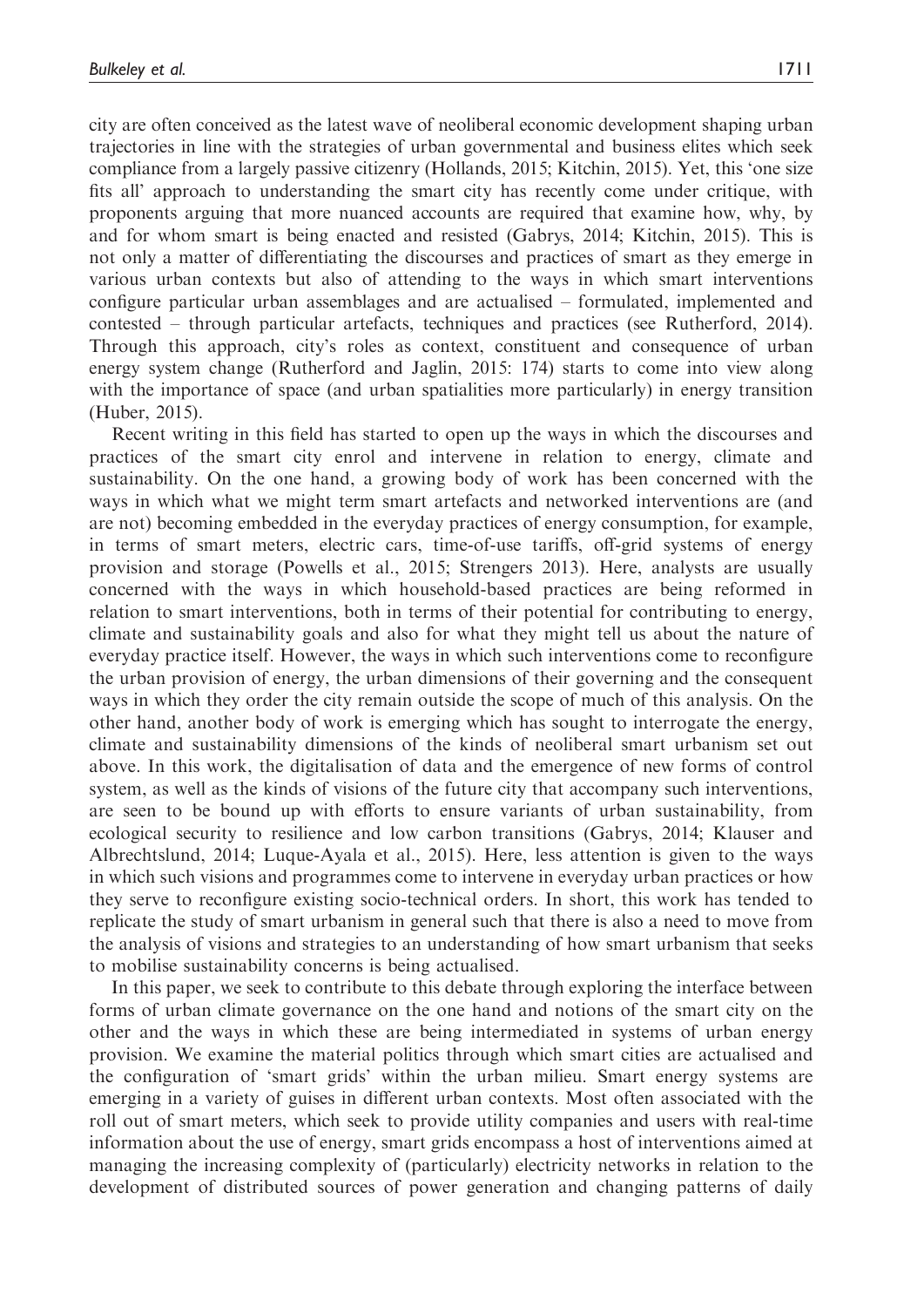demand, from new algorithms, battery storage, micro-generation technologies, electric vehicles and forms of demand side intervention (Strengers, 2013). Here, rather than being primarily used to refer to the digitalisation of data, smart is a term which seeks to capture a broader set of (desired) system capacities, including real-time decision making, learning, self-organisation and even self-healing in response to intensified demand, increasing uncertainty concerning power sources and network viability and the increased complexity emerging from the sheer number of diverse and independently controlled devices operating within energy networks (Wade et al., 2010). Smart grid projects are being advanced by a range of actors internationally, through programmes such as the EU Strategic Energy Technology Plan, the UK's energy regulator-led Low Carbon Network Fund and by engineering, telecommunications and utilities companies such as IBM, Cisco, Toshiba, Google, General Electric, Hitachi and others as they seek to establish dedicated teams aimed at developing business opportunities in the smart grid sector. Smart grids are in these arenas regarded as central to managing distributed and intermittent forms of power generation that accompany the growing use of renewable energy technologies whilst also potentially offering a more cost-effective alternative to standard forms of network maintenance and replacement. As such, they can be conceived as a means of climateenergy governance.

While often considered as national or corporate projects, we suggest that the political project of smart grids is also a deeply urban one which in turn seeks to constitute new forms of (smart) urbanism. If 'energy flows connect up (and disconnect) different groups, artefacts, logics and practices as they seep through the urban fabric and interlink across global space urban localities, territories and the processes and practices within them' (Rutherford and Coutard, 2014: 1362), then interventions to reconfigure such flows also serve to reweave the urban fabric, creating new forms of connection, flow and practice. Yet, the materialities of urbanism are not necessarily so readily entrained (Hommels, 2005). We concur with Rutherford (2014) that the task for analysis is one of understanding how urban politics and materialities come to matter in the production of smart grids – their material politics – and how in turn smart grids come to intervene in the assemblages through which urbanism is composed. Here, we draw on a broadly Foucauldian reading of the materiality of politics. For Foucault, the art of government, a mode of power which operates through the 'conduct of conduct', is essentially a socio-material endeavour. Governmental programmes seek to govern at the level of the 'population': 'a sort of complex of men and things' (Foucault, 2009: 96). Governing takes place through this relational assemblage, as he elaborates in relation to his example of governing the town, a milieu or

a field of intervention in which, instead of affecting individuals as a set of legal subjects capable of voluntary actions... one tries to affect, precisely, a population ... a multiplicity of individuals who are and fundamentally and essentially only exist biologically bound to the materiality within which they live. (Foucault, 2009: 21; see also Bulkeley et al., 2015a).

This in turn means that as Barry (2001: 5–6) argues, politics is 'inevitably a technical matter', operating through various technical interventions but also configured through the complex interrelations between 'men and things' that make up the urban order. At the same time, socio-material orders are not neatly configured in relation to one governmental project, but rather subject to multiple and often conflicting programmes – such as efforts to both increase mobility to maintain economic growth and interventions that seek to reduce demand for travel. Equally, socio-materiality is an emergent phenomenon, with its own 'vibrant' dynamic that exceeds, flows between and undoes the particular relations and forms of assemblage which governmental interventions seek to establish (Barry, 2013; Braun, 2014;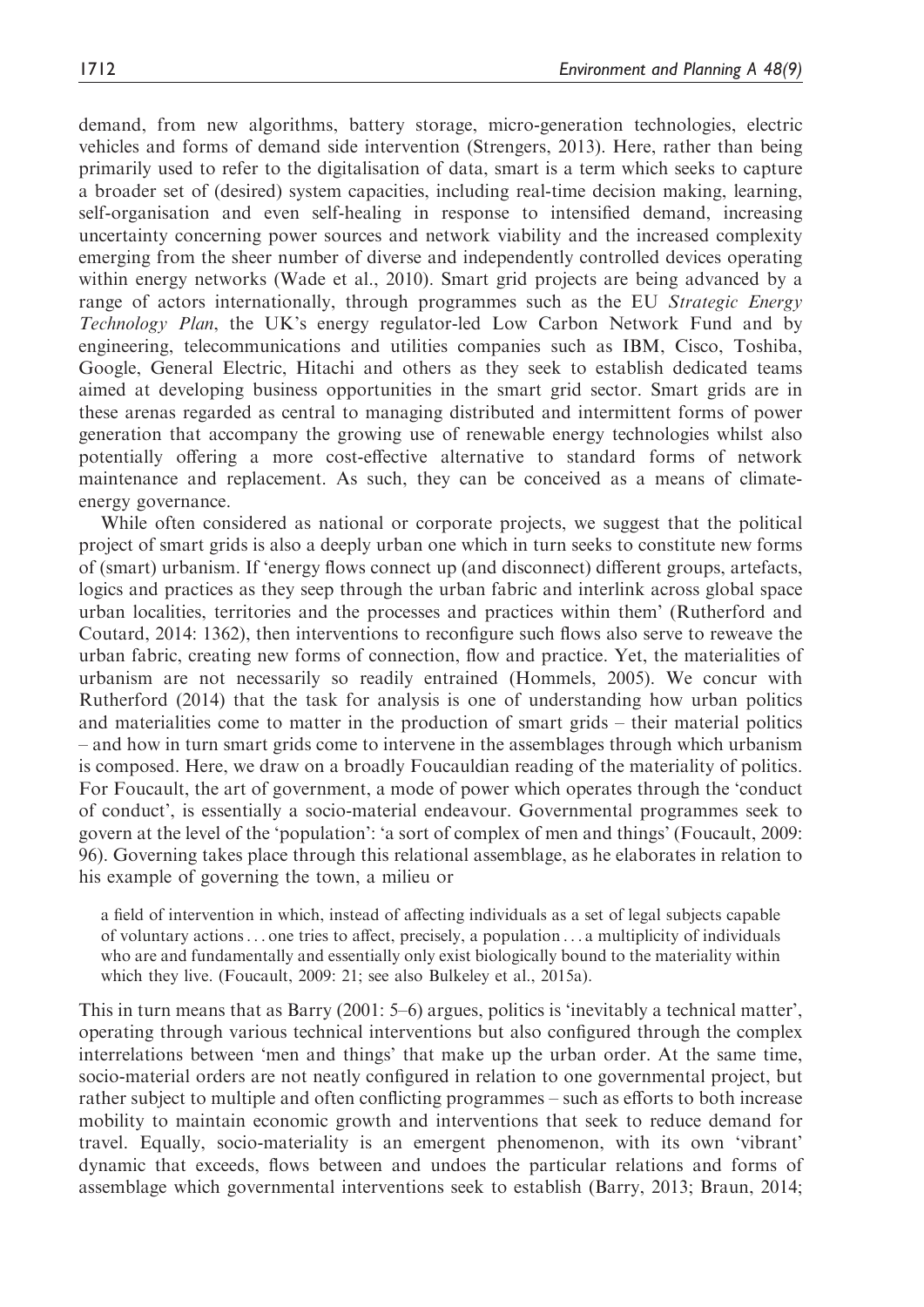Braun and Whatmore, 2010). A material politics of smart grid urbanism needs then to attend both to the ways in which politics made material and the ways in which materiality makes politics.

In the first part of the paper, we develop this argument by considering the ways in which interventions to govern climate and energy in the city are *actualised*. In the second part of the paper, we focus on one case of a smart city in practice – the Commonwealth funded and Ausgrid led Smart Grid Smart City (SGSC) project enacted in the Sydney and Newcastle Metropolitan region in NSW, Australia, between 2010 and 2013. SGSC was argued to be 'one of the widest-ranging technology assessments of smart grid products in the world' (Arup, 2014a). Using analysis of interviews with key participants, alongside documents on the project, we examine the nature and emergence of this project and the tensions and negotiations that arose in and around the material politics of its actualisation. These tensions relate to the simultaneous desire to find a generic space through which to test the smart grid and enable its market expansion, and the need for the particular urban contexts of Newcastle as a means through which to bring the project to life. Moreover, the tensions relate to the insistent socio-materiality of the urban and its role in shaping what the grid could come to be in the city. In conclusion, we reflect on the implications of this case and the broader politics of governing energy in Australia's cities and the insights this might generate for understanding the practice of urban energy politics.

## Actualising urban climate-energy governance

Rather than being confined to policies, programmes and decisions of government authorities, the urban governing of (and through) climate change is mobilised through the assembly of the authority, or will, to govern (Bulkeley, 2012; Li, 2007a). From this broad perspective governing is a dispersed form of rule that takes place through a wide variety of mechanisms and entities, and which entails a range of diverse logics (Miller and Rose 1990; Paterson and Stripple, 2010). Moreover, we think of governance as an assemblage, working across state and non-state, public and private domains, embedded in concrete practice and achieved through practical means that order and regulate activities towards particular governance objectives (Ekers et al., 2009; McGuirk, 2004). Climate governance in this reading takes place through the problematisation of particular entities, in this case energy systems, and the design and practice of projects/programmes through which they can be improved towards new ends. Such interventions can be regarded as relational configurations (McGuirk et al., 2014): sets of devices and techniques that gather, align and maintain the relations between the diverse elements – human, institutional, representational, material – that constitute intervention projects and the exercise of governing. In this paper, we extend this analysis to explore the politics of actualising such interventions in the socio-materiality of the urban. Such projects/programmes are far from uniform or totalising, but rather are fragile endeavours, always in the making and open to contestation, negotiation and the playing out of the material politics of the urban. They provide the frames and the practical means through which dispersed social and material elements and sites might be articulated together to organise institutional spaces and behaviours in line with specific aims and objectives (see Ekers et al., 2009; McGuirk, 2004; Raco and Imrie, 2000).

Actualising projects/programmes therefore involves a continual negotiation of the diverse interests and logics they attempt to articulate, and ongoing negotiation, compromise and adaptation in light of the socio-materiality of the time-space contexts in which projects are enacted. Considering the materiality of urban climate-energy governance is then not just a question of which things come to be enrolled in assemblages, but rather of attending to how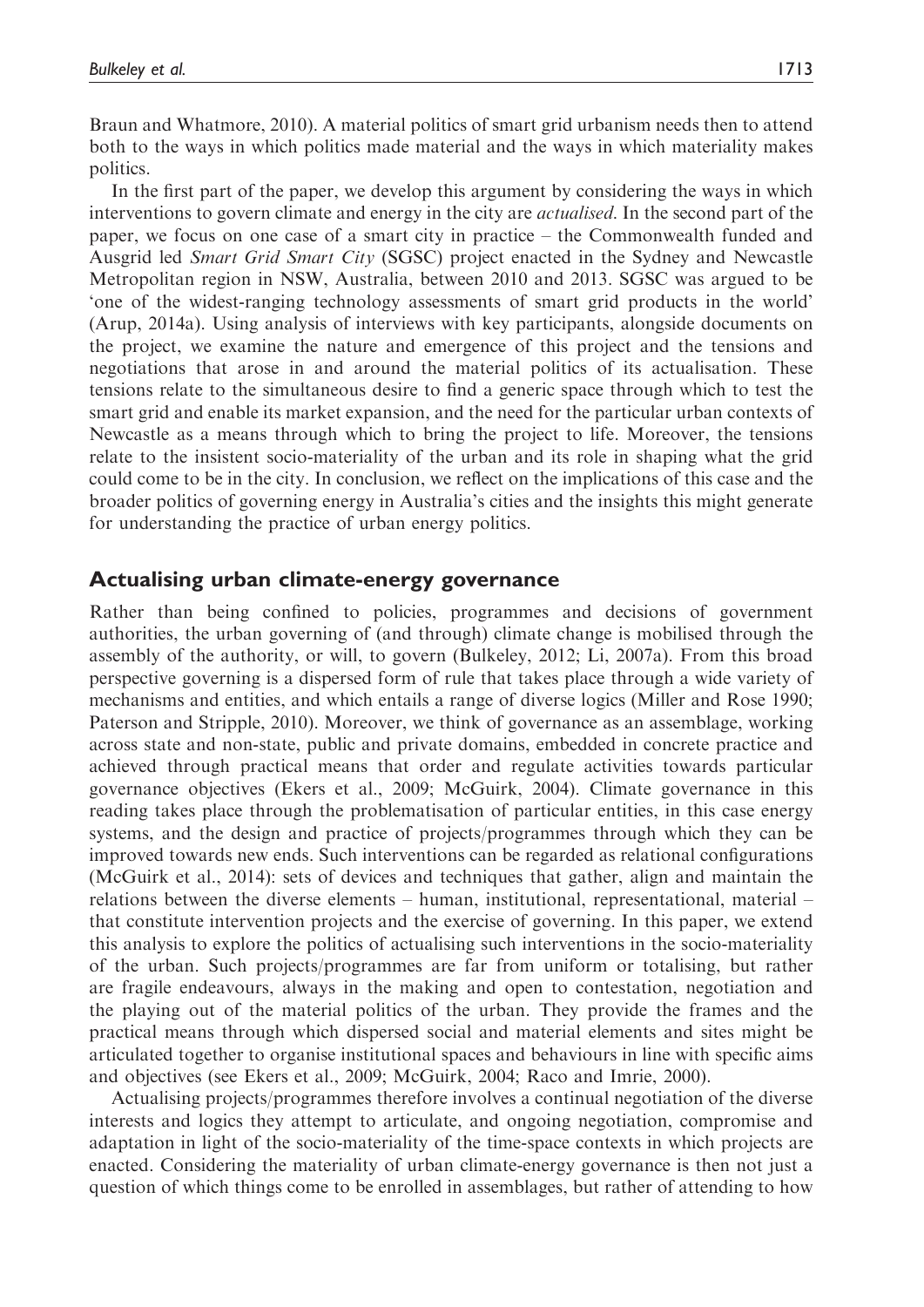urban materiality is 'present in the connections between things, technologies, people, bodies, signs, texts, etc. with none of these as inherently more material or immaterial than the others' (Rutherford, 2014: 1453). Focussing on the actualisation of governmental projects/ programmes ensures that the socio-material form of the compromises, negotiations and adaptations that are inherent to the process of governing are not tuned out. Nor can they be read off from an a priori notion of settled interests or hierarchical power relations. Rather, in bringing the material politics of actualisation to the fore in the analysis of urban governance of carbon, the analytical traditions we draw on here offer insight on the emergent textures, tensions, limits and possibilities taking shape as the city is increasingly problematised as a site and subject of climate-energy governance.

## Smart grid, smart city? The smart grid meets the city

To tease out our arguments, we work through the actualisation of a major Australian Federal government initiative – the SGSC initiative – its title being emblematic of the meeting point of the city and the grid. Our analysis of the case is based on interviews, conducted across 2012–2013, with over a dozen senior stakeholders in the project across its multiple partners, including Federal and Local Government, private sector, research and academic partners. Interviews ranged between 1 and 2 hours long and were recorded, transcribed and thematically coded. This analysis was supplemented by documentary analysis of websites, press releases and media reports, community engagement and specialist presentations, communications and detailed interim and final reports from the project itself. Below, we examine the ways in which the Smart Grid vision enrolled and was actualised through negotiations of the materiality of the urban. Specifically, our analysis highlights how the project was dependent on engaging with specific material characteristics of the city and place-based aspirations, to actualise its multiple interventions, yet simultaneously sought to flatten the city's materiality, informed by the abstract spatial and technological aspirations of grid logics. Notwithstanding these tensions, the materiality of the city and the socio-technic characteristics of the smart grid determined the nature of many of the negotiations and contestations encountered by the project as it sought to bring about its smart grid, smart city imbrications. The case reveals the material politics of actualisation in making, remaking and negotiating what it is that the smart grid could become in the city and what the city can become in relation to the grid. We begin with a brief history and summary of the problematics addressed through SGSC, before turning to its material intersections with the urban.

## Making the smart grid problem in SGSC

In 2009, cognisant of the growing international interest in smart grids, the Federal Government commissioned an international consultancy firm to undertake a pre-deployment study to examine the international experience with the development of smart grids and to assess the potential for a large trial in Australia. At the end of this process, the Federal Government decided that what was needed was 'a commercial scale project in a single location that actually looked from transmission right through to consumers' (RET Interview, November  $2012$ ).<sup>1</sup> The intent to examine not only the technical but commercial and social feasibility of smart grids in the Australian urban context arose from a particular problematisation of energy, underpinned by four related logics that served to configure and align different agencies within the energy industry and policy community in relation to a smart grid, smart city intervention.

First, there was a sense that smart grids were 'the future' and were increasingly being adopted internationally, as the very premise of the programme to draw international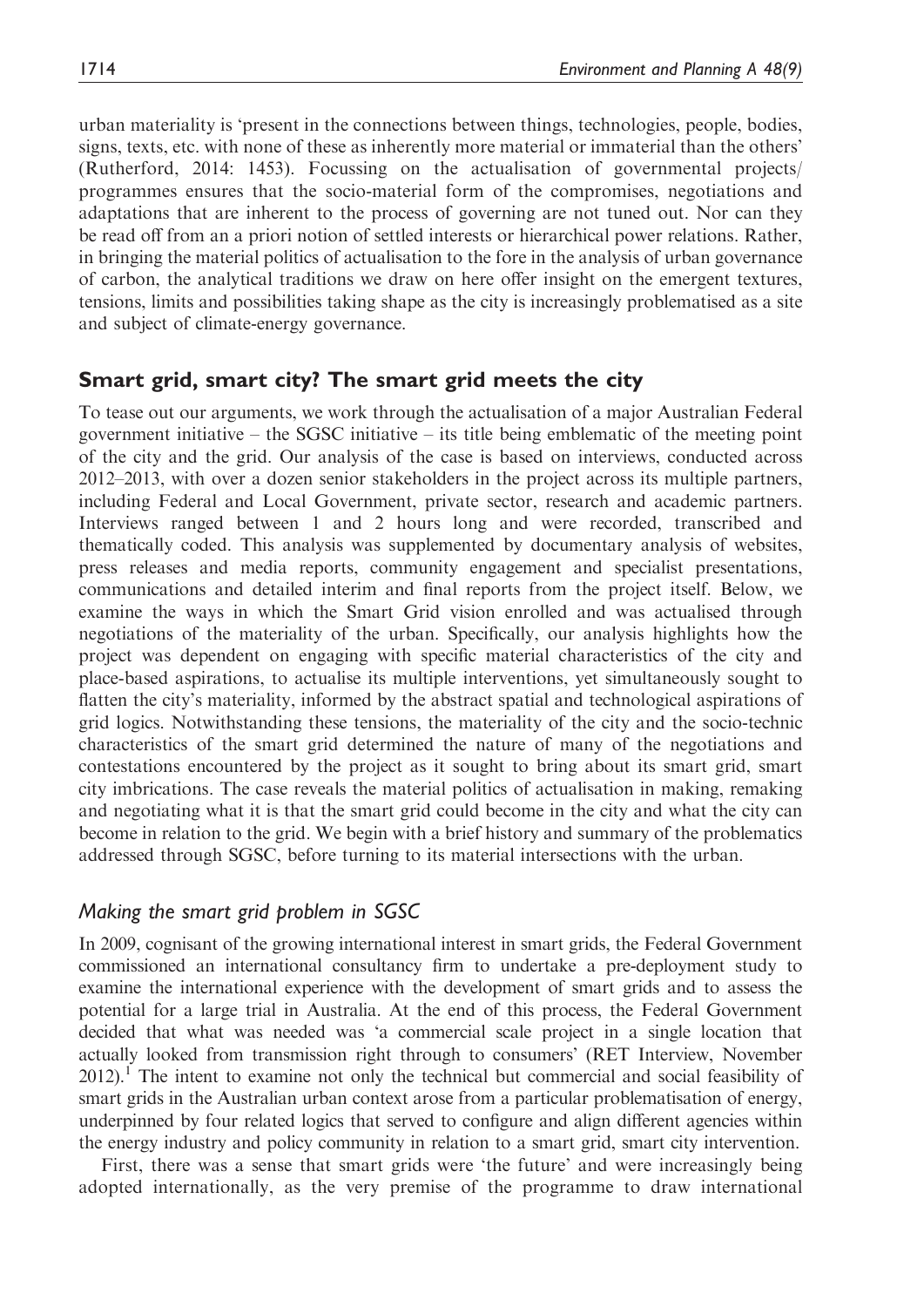experience into the Australian context makes clear. Within the management of energy supply companies, there was a sense that they 'can see the benefit from overseas, they can see a lot of work done in Korea, and starting to see - hang on, this is the future, let's get involved in looking at the future' (Ausgrid Interview, November 2012). Second, by the late 2000s, the growth and changing nature of peak demand was becoming central to the problematisation of existing systems of electricity provision (Strengers, 2012, 2013), particularly for energy distributors whose 'whole business is geared around peak demand' (IBM Interview, November 2012), and the critical issue of maintaining electricity provision and avoiding blackouts and brownouts during late afternoon peaks. With these 'compelling events' rendering the problems of the electricity grid visible to the public (IBM Interview, November 2013), recognition of the costs of meeting the peak demand created new forms of calculation within the energy supply industry about how demand could be met or managed.

Third, the development of smart grids was conceived as a means through which to address the recent and rapid uptake of solar photovoltaic energy generation at a domestic scale. Supported through various state and utility rebate programmes, including a feed in tariff that created 'payback periods of three or four years for people. So it really was a good investment' (LMCC Interview, November 2012), and promoted to different degrees through municipalities, domestic PV penetration has reached up to 25% of households in some areas of New South Wales (Australian PV Institute, 2015). The presence of such high levels of PV on the low voltage network has the potential to create problems of voltage control and phasing, such that new means of storing and consuming the electricity created and monitoring the network are required to prevent the need for large scale investment in the network or limits being placed on the number of connections to renewable energy generation that can be sustained (Ausgrid, 2013). Fourth, the allure of smart grid systems lies in their ability to reduce or defer the costs of network reinforcement. When the SGSC project was initially conceived, such concerns rested largely in the hands of the distribution companies themselves and their interest in reducing the costs of infrastructure investment while maintaining the levels of safety and reliability in service provision through which they secure income. By 2010, the costs of such investments had become vividly public and politicised. Network charges more than doubled between 2008/2009 and 2014/2015 (CEM, 2015), and, given that over half of an Australian household's electricity bill relates to network charges (Australian Government, 2012), led not only to rising consumer energy bills but also widespread and critical popular commentary. In offering means through which such costs could be avoided or deferred, smart grids also began to be seen as part of the solution not only to rising network operator costs but also to increasing consumer energy bills.

In SGSC, smart grids came to be seen as a means of converting a potential 'spiral of death' for the electricity providers' (suggested by the combined pressures of new grid technologies, distributed energy, generally declining demand with marked peaks and network upgrade costs) into a 'vortex of opportunities' (Smart Grid Australia, 2015).

#### Placing the smart grid? Abstract urban materialities

The materiality of the city associated with its flows, infrastructure, practices and built environment, substantially structured how the energy problem was conceived and how it was to be governed. The circulation of this multifaceted problematisation of energy in Australia conditioned a competitive bidding process that was opened by the Federal Government for Australia's distribution companies to develop a commercial scale smart grid trial supported by A\$100M of federal funding. Four bids were received, one from Queensland, one from Victoria and two from NSW. Several of these bids addressed rural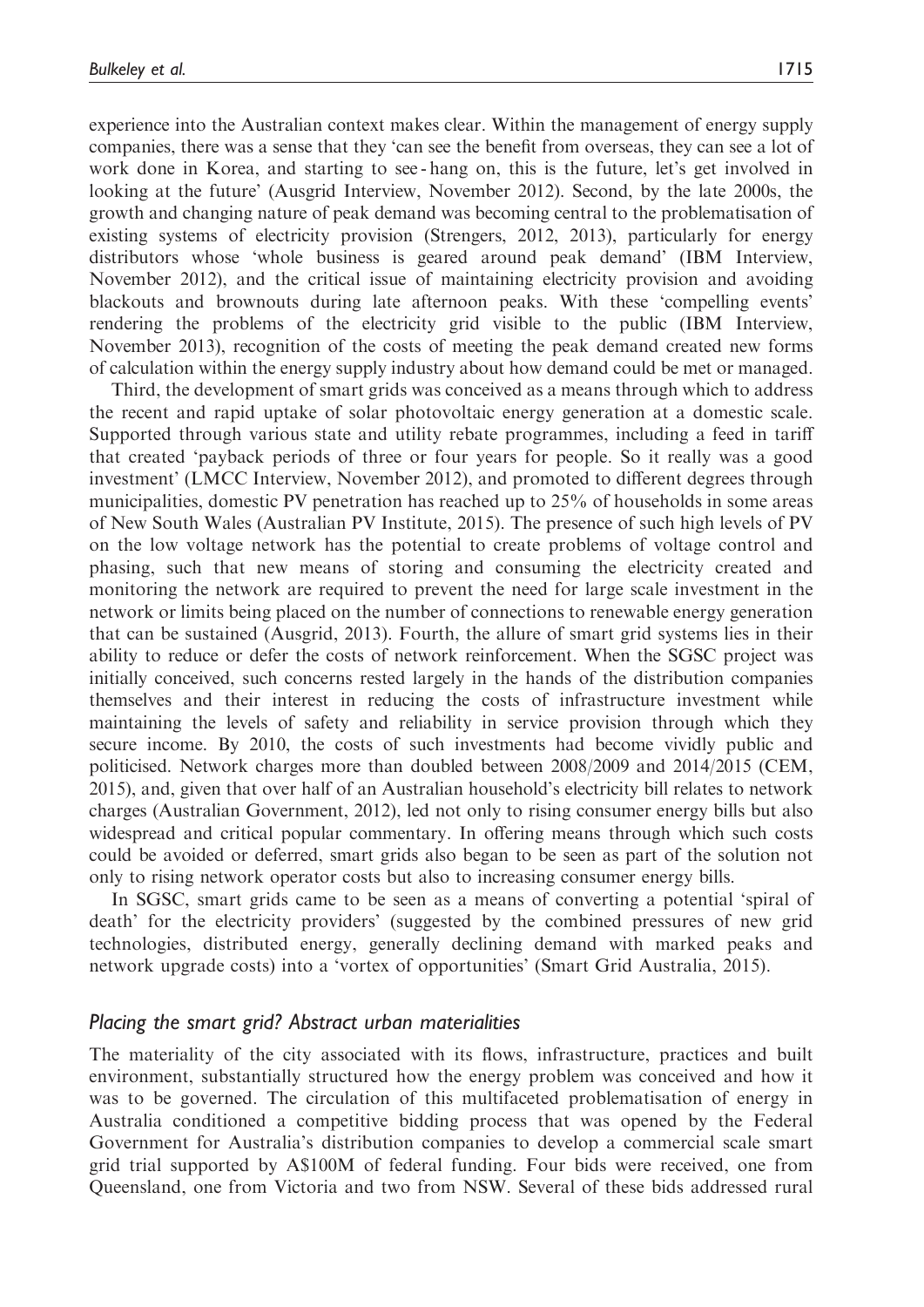contexts and as such could not provide the urban testbed the Federal Government sought. The winning bid, led by Ausgrid and centred on the local governments of the City of Newcastle and Lake Macquarie, included IBM, GE Australia, CSIRO, TransGrid, Hunter Water, Sydney Water, University of Newcastle and University of Sydney. Following reform to the energy market in NSW in 2011, Energy Australia joined the trial in 2012 as the retail partner. Participation in the bid from this diverse set of partners was configured by a common interest in addressing issues of peak demand, integrating renewable energy into the grid and reducing network investment costs. Yet, at the same time, the process of assembling the coalition and designing the project bid also brought new logics into play that explicitly reference the material politics of the urban: the way in which the smart grid, as a response to the problematisation of energy, translates 'as a set of issues which come to matter in the local urban arena in a conjoined political and material sense' (Rutherford, 2014: 1450). Here, as the SGSC was actualised, what the grid could become in the city was shaped by particular urban materialities and artefacts that gained salience and became central to negotiating the project's actualisation.

Foremost amongst these new logics was the drive to promote Newcastle and the wider Hunter region of which it is a part as a centre for low carbon innovation. With a long history of action on climate change (Bulkeley, 2000), the City of Newcastle has played a pivotal role in bringing diverse partners together to promote low carbon economic development and to achieve long-term reductions in GHG emissions across the city. Active lobbying on the part of the city and regional interests in 2003 secured the CSIRO Energy Transformed Flagship research centre in Newcastle. In 2007, the city installed Climate Cam, a world's first city power meter that displayed Newcastle's hourly electricity consumption and a related suite of action-based learning programs to assist business and the community to achieve substantial cuts in energy and water consumption. In the same year, a failed bid to secure a project under the Federal Government's Solar City<sup>2</sup> initiative led to the creation of Together Today, a consortium of local government, utility, business, media, higher education and community interests in the city. This partnership had assembled the relationships to constitute an urban project in response to climate change/energy transition. Thus, while the bid technically incorporated urban and rural elements, its political constituency was distinctly urban. It was through this partnership that Ausgrid mobilised the agencies required for the SGSC bid, including through seconding staff from City of Newcastle and CSIRO to work on the development of the proposal. Looking beyond the confines of the energy sector in order to grasp the dynamics of urban energy system change (Rutherford and Jaglin, 2015), the SGSC project came to matter in the Newcastle context through its alignment with an existing local alliance which was repurposed and redirected towards SGSC purposes.

The SGSC initiative's brief to test the market and social feasibility of smart grid applications and technologies required that the successful project be capable of testing a range of electricity network conditions, assets and challenges, including: daily and eventrelated peaks; high densities of decentralised renewable generation; a variety of forms of renewable generation and storage technologies connecting to the grid; and a diversity of grid topologies from grid-restricted areas to suburban radial networks, to long thin network lines and from purely residential to mixed use. Framed in this manner, the energy problematic came to be understood as a predominantly urban issue. Thus, the SGSC bid encompassed not only urban and suburban areas of wider Newcastle region itself (Newcastle, Lake Macquarie and Cessnock), but urban and suburban areas of Sydney including Sydney CBD, Ku-ring-gai and, in Auburn, the neighbourhoods of Silverwater and Newington, the Olympic Village site for the 2000 Olympics, in which Energy Australia had invested heavily in solar PV. Alongside this urban focus, rural areas in the Hunter region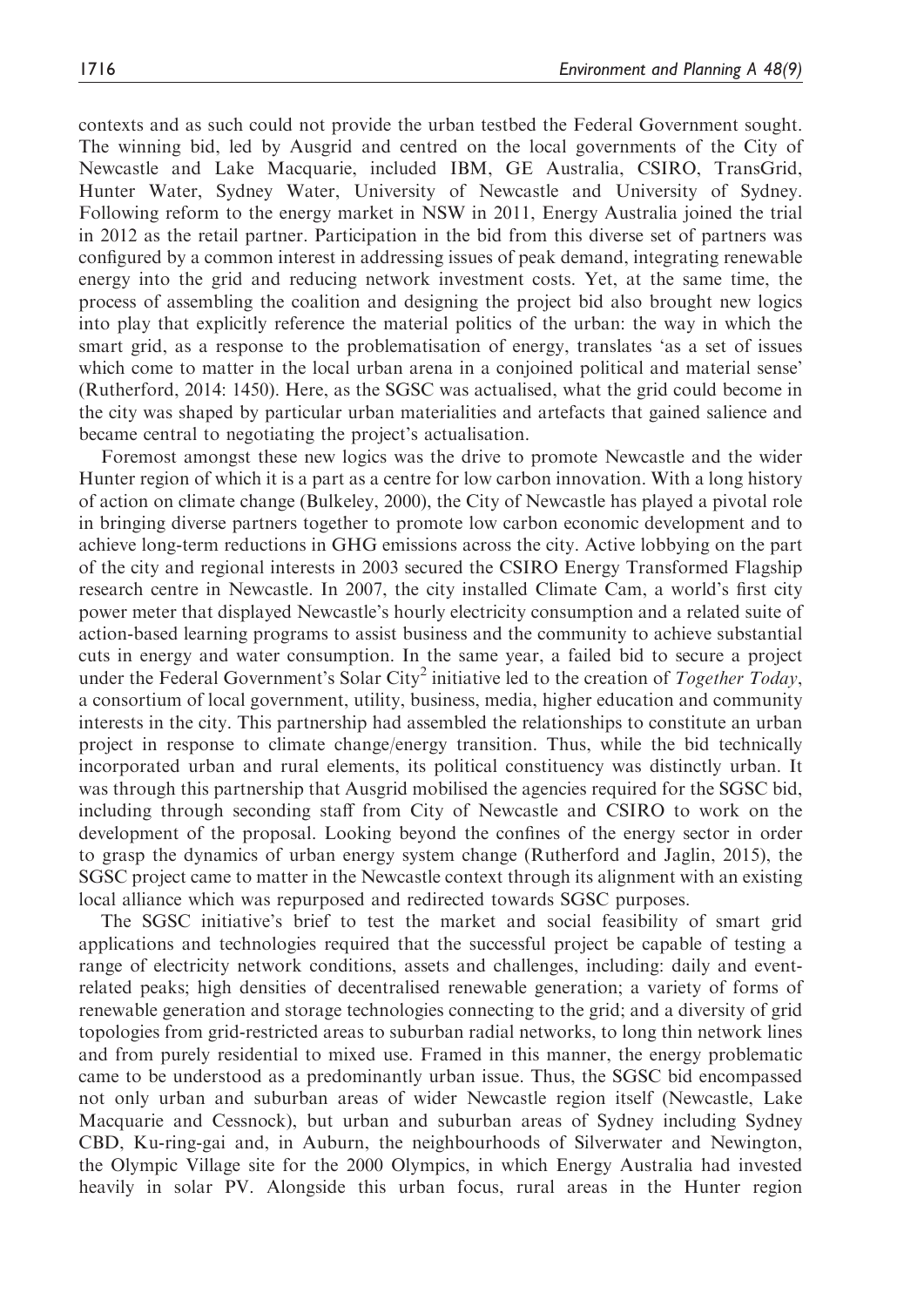(Muswellbrook and Scone) were nonetheless included to capture the lower density network topologies of these areas. Geographically, a Newcastle/Hunter-centred bid could provide the required set of material conditions which focussed on the urban – from highly urbanised to suburban – yet also incorporated rural settlements (Ausgrid Interview, November 2012). Thus, the Ausgrid-led project provided the particular socio-material geography of Newcastle/Hunter and an appropriate configuration of institutions and agencies that both enabled and shaped the emergence of the smart grid problem as one that required urban intervention.

Yet, the role of the urban in the political project of smart grid was far from straightforward and broader than this engagement with the specific urban material characteristics and placebased aspirations. The project attempted to draw simultaneously on different understandings of the urban and its materiality (see Rutherford and Coutard, 2014) and negotiating this tension shaped what the 'smart grid smart city' could become. SGSC aimed to carve out a universal governmental and material space in which to test the market and social viability of smart grids and generalise the project's findings to inform a business case for an Australian smart grid. To do so, the project sought to flatten the city's specific materiality, informed by the abstract spatial and technological aspirations of grid logics. In this sense, the politics of making the smart grid demanded an abstract notion of 'the urban' as having generic qualities of intensity, built environment and energy demand profiles that could be fitted to the political project of testing and demonstrating the potential of smart grids. Other (unsuccessful) bids put forward were seen as focusing on specific network problems, whether that be related to the effects of marine corrosion on the electricity network in Queensland or the presence of winter peaks of demand in southern NSW. In contrast, the success of the Newcastle bid for Federal funding lay in its claim to be representative of Australia's electricity grid, even while the SGSC consortium was enabled by, and drew heavily upon, existing configurations of agency and socio-materialities in the particular urban context of Newcastle/Sydney,

The Ausgrid bid was seen to be the most representative of all the four bids, because what we actually wanted out of it was representativeness, in particular for the geographical regions, the types of customers, types of systems they had in place, and being able to gather the data and analyse it, I suppose, at a level where it's actually able to be picked up. A distribution company in Queensland or Western Australia or Northern Territory can pick that up, throw it into their own business model, do their own cost benefit analysis, and decide whether it does or doesn't suit their own business needs. (RET Interview, November 2012)

Essentially one of the criteria of assessment for the programme was that the Government was particularly interested in understanding not only how smart grids could be enacted within ... a major metropolis, but also was very keen about the economic development opportunities and also the ...state-wide impact of the project. ... So Scone represents a rural, which is quite different from a grid operation [perspective]. Newcastle represents fairly well an urban density typical of the western suburbs in Sydney. Newington represented a very integrated area where there's higher density living and every house with solar and a catalytic gas converter to power generate all sorts of different things. Kur-ring-gai represents the McMansions, that are the energy consumers that are just going wild - every conceivable appliance. You've got quite different socio-economic and building performance demographics. (IBM Interview, November 2012)

The need to represent the grid was realised not only through its design but also through the practice of selecting sites and types of intervention. In Newcastle, for example, Elermore Vale was chosen as the test site for the project because of the suitability of the network feeder as serving a totally residential area of the city:

We didn't know what the community appetite was going to be, we didn't know what the housing configuration was going to be, we didn't know necessarily what the gas connection situation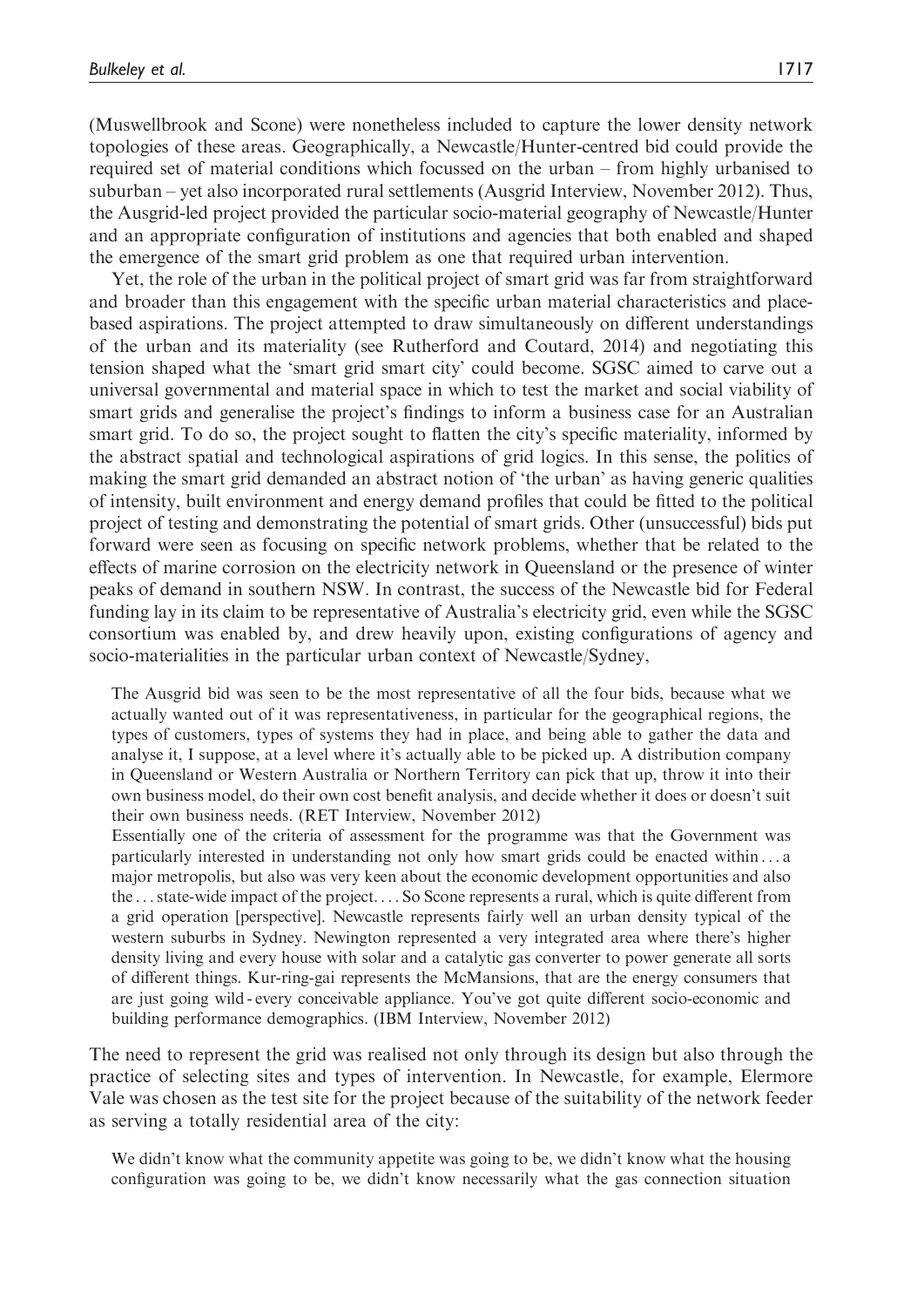was. ... [The approach was] That's the feeder we want, go forth and do it. Ignore the demographics, ignore the socioeconomic, ignore the geographical, even the topography of the area, ignore the housing. (Ausgrid Interview, November 2012)

The Ausgrid bid was seen to deliver a generic urban context which smoothed over its sociomaterial particularities, based on Newcastle's recognition in the marketing world as 'Anywhereville':

The *Smart Grid, Smart City* trial locations were designed to provide a sound representation of the geographic, climate, customer demographic and electricity network characteristics of a number of regions throughout Australia. It was felt that this would produce nationally transferrable results. (Arup, 2014a: 10)

Yet, the material politics of the urban are not reducible to an abstract grid logic. Rather, the political project of SGSC is deeply imbricated in the material politics of its actualisation. What the smart grid can become in the city is worked through and coproduced by the continual negotiation of diverse interests and logics they attempt to articulate, and ongoing negotiation, compromise and adaptation in light of the urban materialities in which projects are enacted. It is to these that we now turn.

## Actualising the smart grid in the city: Negotiating the material politics of SGSC

How, then, did the smart grid, as a means of energy-climate governance aimed to 'improve' the energy problem, translate 'as a set of issues which come to matter in the local urban arena in a conjoined political and material sense' (Rutherford, 2014: 1450)? Before attending directly to this question, we need first to understand more about the component trials and material elements of the SGSC itself. The project was divided into a network component and a retail component. The network component involved several parts. First, the deployment of up to 25,000 advanced smart meters, capable of sending signals through the radio network owned by Ausgrid and providing real-time information about energy demand. Different levels of feedback were provided to customers. Participants were selected across the trial areas based on the work of statistical consultants on the basis of 'their demographics, their usage ... and their signal strength' as both suitable for participation in the trial and as representative of the Australian population at large (Ausgrid Interview, November 2012). From this cohort, a group of customers were involved in demand-side response measures in relation to particular network 'events' when temperatures exceed particular thresholds and more capacity for transmission is required: 'depending on the size of their air conditioning unit, there'll be seven events per year for each customer and they can potentially earn between \$25 and \$45 for each event' (RET Interview, November 2012). Second, SGSC involved the deployment of new micro-scale storage and generation capacity, including BlueGen gas fuel cells, which produce heating, cooling, hot water and electricity, as well as RedFlow battery storage units and wind turbine generators. In all, the project installed 60 consumer batteries, 25 fuel cells and 10 small wind turbines. Third, the network component involved various forms of enhanced network monitoring and fault-detection technologies, as well as the development of a typology of networks in order to identify the potential applicability of different kinds of smart grid solution across the national network.

The retail component of the SGSC included customer application trials led by Energy Australia of 'time of use based, seasonal based, peak demand based tariffs' (Ausgrid Interview, November 2012). Trials were launched in late 2012 and involved participants in various forms of demand-side responses, collectively called PowerSmart solutions. Cohorts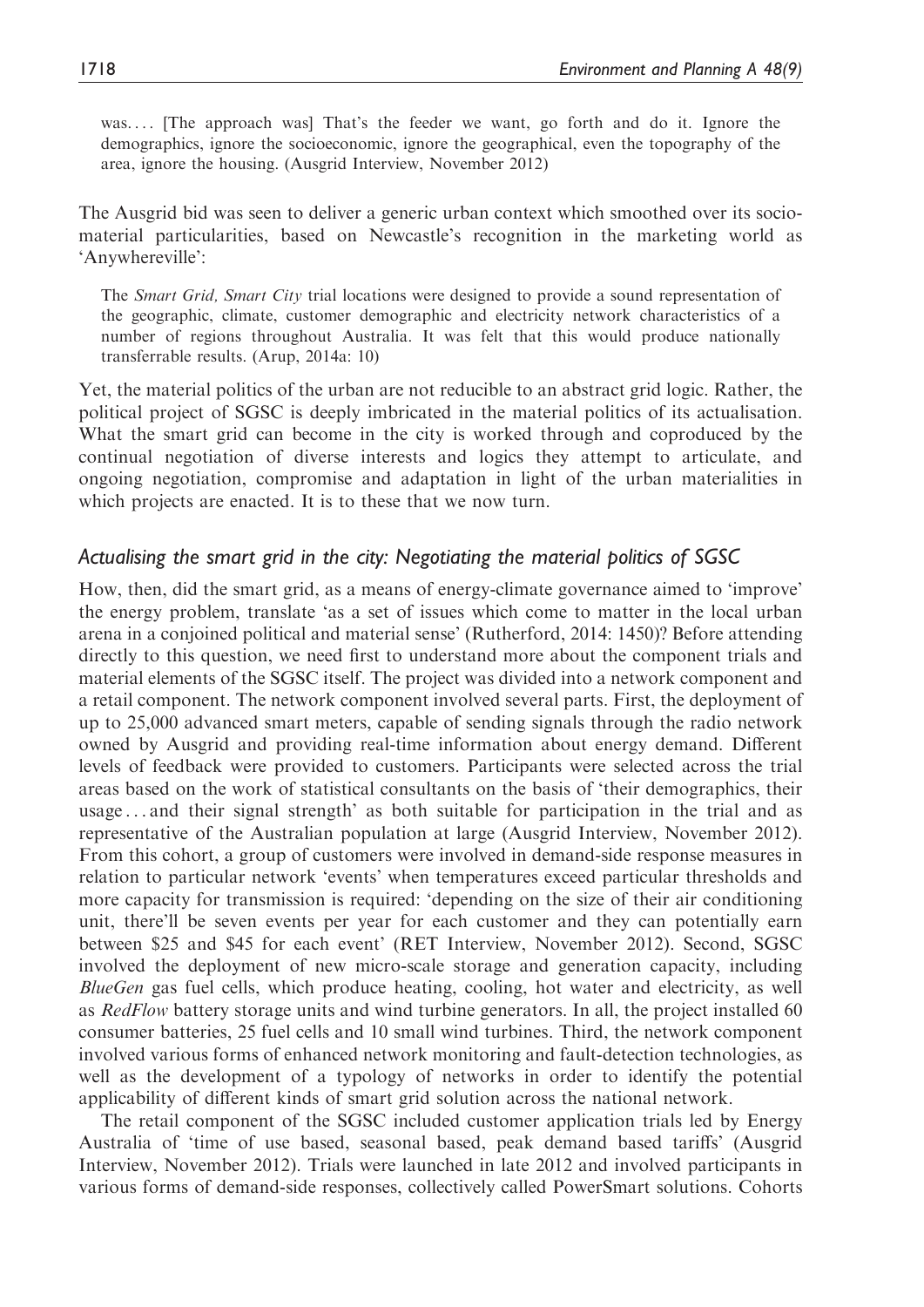|  |  |  | Table 1. Customer application trail product features. |  |  |  |
|--|--|--|-------------------------------------------------------|--|--|--|
|--|--|--|-------------------------------------------------------|--|--|--|

| PowerSmart solution products                                                                                                                                                                                                     |                                                                                                |                                                                                                                        |                                                                                                                                       |  |  |  |  |
|----------------------------------------------------------------------------------------------------------------------------------------------------------------------------------------------------------------------------------|------------------------------------------------------------------------------------------------|------------------------------------------------------------------------------------------------------------------------|---------------------------------------------------------------------------------------------------------------------------------------|--|--|--|--|
| <b>BudgetSmart: Participants</b><br>receive a 12.5% discount<br>off their whole bill if their<br>account is kept in credit                                                                                                       | with PowerSmart Monitor:  with PowerSmartOnline<br>real time display of power<br>use and costs | portal: uses Smart Meter<br>data to show real time<br>power use and costs;<br>accessible from computer/<br>smart phone | with PowerSmartOnline<br>and Home Control: can<br>turn on/off 10 nominated<br>appliances remotely from<br>any computer/smart<br>phone |  |  |  |  |
| <b>FlowSmart: Participants</b><br>receive financial reward<br>for reducing energy use<br>during pre-notified events<br>during which air-<br>conditioners'<br>compressors are remotely<br>switched off for 15<br>minutes per hour | X                                                                                              | $\sqrt{}$                                                                                                              | X                                                                                                                                     |  |  |  |  |
| <b>PriceSmart: Participants</b><br>receive lower rates<br>throughout the year with<br>the opportunity to<br>manage electricity usage<br>during high-rate peak<br>price events                                                    | $\sqrt{}$                                                                                      | V                                                                                                                      |                                                                                                                                       |  |  |  |  |
| <b>SeasonSmart: Participants X</b><br>receive substantially lower<br>rates in Spring and<br>Autumn; provides insights<br>on managing costs in<br>higher priced Summer/<br>Winter period                                          |                                                                                                | X                                                                                                                      | X                                                                                                                                     |  |  |  |  |

of consumers, again stratified by demographic characteristics, were recruited to participate in trials of four products. Each product involved a specific tariff and various layers of technology (see Table 1). Following technical challenges of installing equipment, and challenges of recruiting customers in the appropriate demographic categories of the trial, approximately 8000 households were recruited and the period of the trial was extended by six months to finish in 2014. A summary of trial outcomes is presented in Table 2. By 2014, the SGSC final report concluded that

There is an economic business case ... across all network topologies for deployment of smart meter infrastructure in conjunction with a customer voluntary take up of a dynamic tariff with customer feedback technologies, or the installation of distributed generation, distributed storage, electric vehicle smart charging and (demand) control products. (Arup, 2014a: 63)

In short, the SGSC project was seen to demonstrate that smart grids did indeed have value in the Australian context.

The design and deployment of the project largely put the urban conditions that had shaped its configuration to the side as it sought to pursue a logic of testing the universal applicability of smart grid interventions across networks and demographics that could be scaled across the Australian context. Yet, we find that the materiality of the urban and the socio-technical characteristics of the grid worked insistently against any attempt to exclude the city from the project. To start with, fitting smart metering into existing urban-electricity conditions was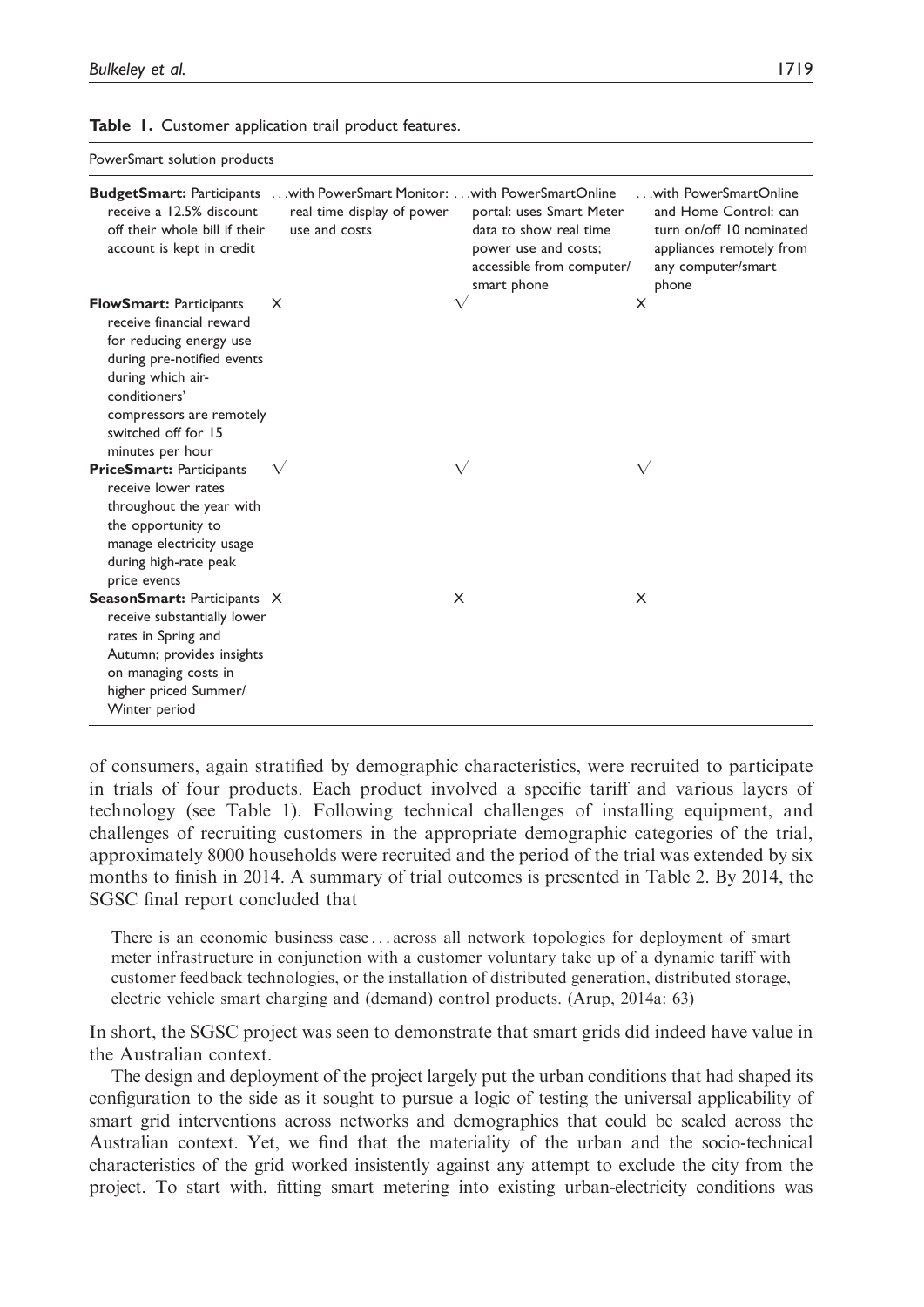#### Table 2. Key results of SGSC based on customer application trial participant survey and project data.

Participants reduced their energy use by between 1.8 and 3.5% (dependent on products used).

Pricing structure, rather than feedback technology, had a greater impact on both electricity usage and peak demand reduction

83% of respondents reported that customer feedback technology and/or tariff product led to their acting to reduce or change how they consumed electricity

Products that involved peak events were the most popular (where tariffs rose to a high of \$3 per KwH and customers could use smart meter infrastructure (SMI) to reduce their demand).

70% of respondents felt their ability to reduce electricity bills was enhanced by SMI products' effects on their awareness, energy literacy and control over electricity consumption bills.

50% of respondents reported persistent changed energy behaviours.

The majority of respondents had participated in a 'peak event' and 66% reported that it created an enduring change in their energy use.

Participants in peak events demonstrated average peak reduction of 38.9%.

Products involving regular proactive customer engagement with their account also proved effective.

Source: Arup (2014b).

a complex endeavour. The initial intention of the project was to deploy advanced smart meters in households according to their demographic attributes and patterns of energy consumption in order to ensure that the trial encapsulated the different conjunctions of social and technical challenges facing the network as a whole. However, as the project unfolded, the specificities of the urban assemblages enrolled into its design made their presence felt. Initially project designers imagined a suite of energy consumer profiles that constituted particular market segments and sought to populate a series of cells in a sample matrix. However, the aspiration to populate this matrix was quickly compromised by the socio-material realities of urban energy use:

So there are all these kind of - there are gaps out there, but you know, even more than that, just recruiting to the right kind of demographics and the different cells that we've set up has been challenging ... We also found ...that certain segments don't exist. Units (apartments) with high gas consumption (for example). The only thing units use gas for is cooking really. (Energy Australia interview July 2013)

The selection of households for smart meters – a fundamental entry point for integrating a smart grid into the urban energy system – proved more complex and required more negotiation than first envisaged both technologically and socially. The physical structure of the built environment, particularly in the more densely developed urban locations, created multiple challenges to the transmission of the radio signals that are essential for the smart meters to communicate with the network:

[In] a multi-dwelling unit, which we have as part of the trial sampled, primarily in Sydney, you have meters that are under several layers of cement reinforcement, which works really, really well at containing radio signals! Then we have to run an antenna up through the building to be able to communicate with the outside world. It then comes back to the cost efficiency thing of if we've chosen that building to have one meter in it and we're putting in an antenna solution that costs so much per meter - okay, that's not going to work. (Ausgrid Interview November 2012)

Issues of variable signal strength reshaped ideas about how the trials could be rolled out, who could be involved and where and how the grid could be integrated with the city:

So we had a range of meters, people going out and putting meters in and then suddenly going we can't get a signal. Okay, we might add signal strength testing to the home, and they can only do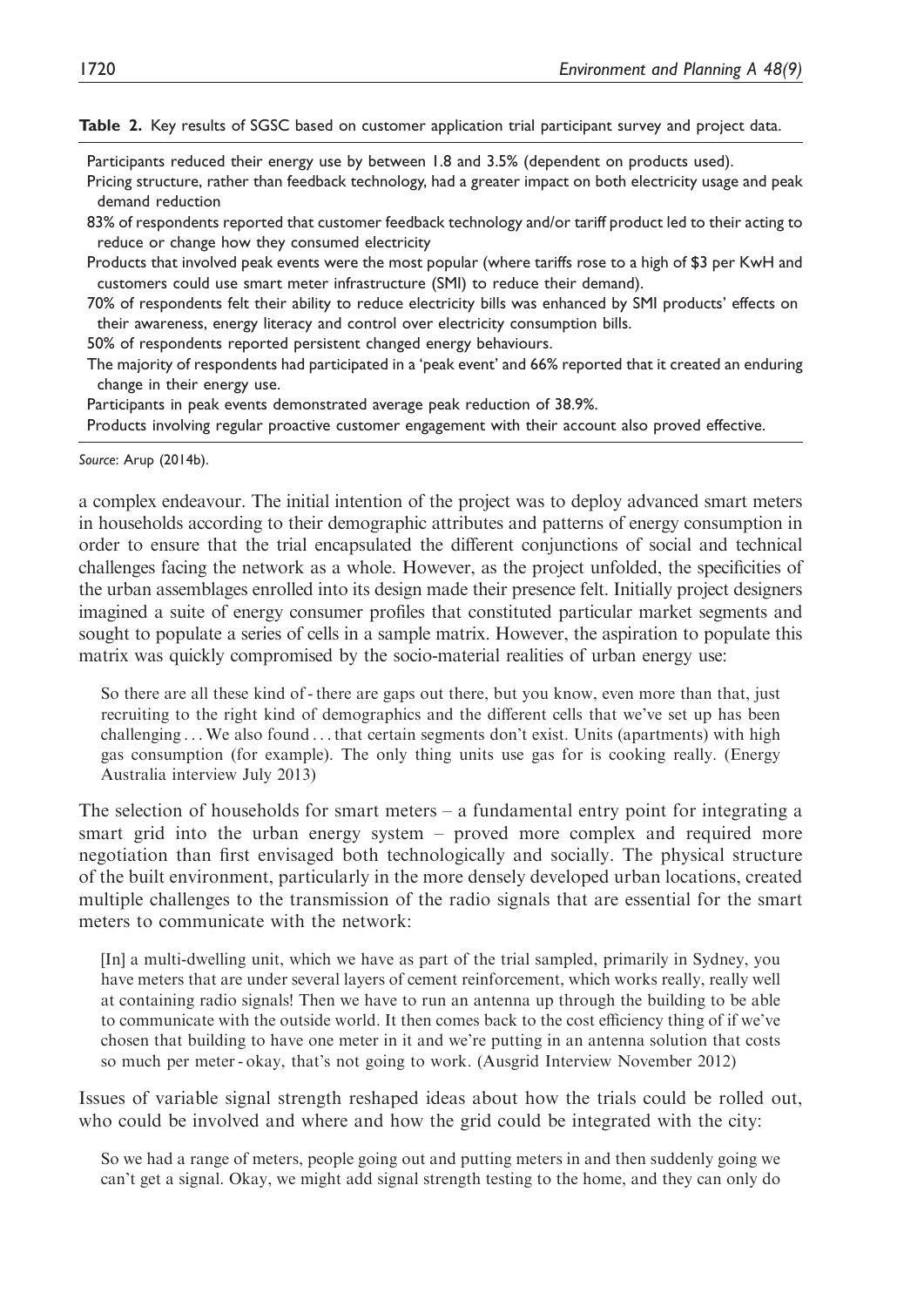that physically. So right, we've chosen someone, go out and measure - okay, we're good - okay, we're not so good. Suddenly the number of meters we installed or didn't install –related to signal strength— dropped literally over the week by adding that layer of process to it. So that ruled out a whole bunch of people who we'd originally sampled because they couldn't get the signal strength. (Ausgrid Interview November 2012)

Eligibility and inclusion became a conjoint matter of demographic characteristics and radio signal strength. The physical character of the smart meters themselves, as key material artefacts of the smart grid, brought forth the need for further significant negotiations. The physical dimensions of the smart meter boards were larger than conventional non-smart spinning disc boards and differed in dimension to some other smart meter products in circulation. In many cases, there was insufficient space to allow for the installation. Again, multi-unit dwellings proved especially problematic when it came to finding suitable space in which to locate mounting points, antennae and terminals and non-smart meters were not able to be replaced without incurring excessive costs. Similarly, issues arose around barriers to interoperability between the meter and the communication module – at the very heart of smart's integration of energy and communications technologies – that arose from the lack of standardisation of smart meter infrastructure in Australia. These complications generated customer dissent, where would-be trial participants refused to accept the disruptions associated with smart meter installation. In short, the material properties of smart meters generated their own effects as the project was actualised (see Stengers, 1997). Certain general properties of smart meters – their size, reliance on transmitting radio signals, requirements for particular building locations – and the ways in which these properties were made and resisted in relation to other agents, from the fabric of buildings to individual concerned with disruption, were expressed in specific ways in the urban settings of the SGSG project that made certain problems visible and salient. These socio-materialities thus constituted the practice of negotiation, shaped a political texture and ultimate the pathway of the grid's actualisation (see Barry, 2013).

Ultimately, 30% of all anticipated sites, but between 70 and 90% of multi-unit sites, proved unsuitable for installation of the smart meter infrastructure involved in the SGSC trials (Arup, 2014b: 104). The materiality of multi-dwelling units was particularly problematic, being less a passive foundation on which the project's negotiations played out and more an agent constitutive of those negotiations (see Barry, 2013). Developments in smart meter technologies are likely to produce greater capacity to work with the particular urban materialities. Nonetheless, the abstract spatial and technological aspirations of grid logics are clearly brought to ground by the insistent and often disruptive materialities of the city. SGSC authorities' attempts to manage the unruly conduct of the material assemblage that constituted the grid in the city involved multiple points of negotiation at the core of how the problem of energy, and its proposed governance solution through smart grids, translated into issues that came to matter in the city.

Fitting the distributed storage and distributed generation technologies that were part of the network trial into the urban (and rural) spaces of the Sydney–Newcastle region also required working through and around the urban contexts of which they became a part. This was on the one hand a matter of finding the spaces in which such devices could be installed:

(the battery is) quite a large device. They need a certain amount of space to operate and maintain and they generate noise, about the same as an air conditioner.... So we had someone say yes, I'll have one and we go round and say right, we'll do a site inspection. We go well, there's your meter box there, it needs to be close to that, there's your neighbour's bedroom - not going to work. Or your access is that close we'd have to crane them in, and we've got the crane in the neighbour's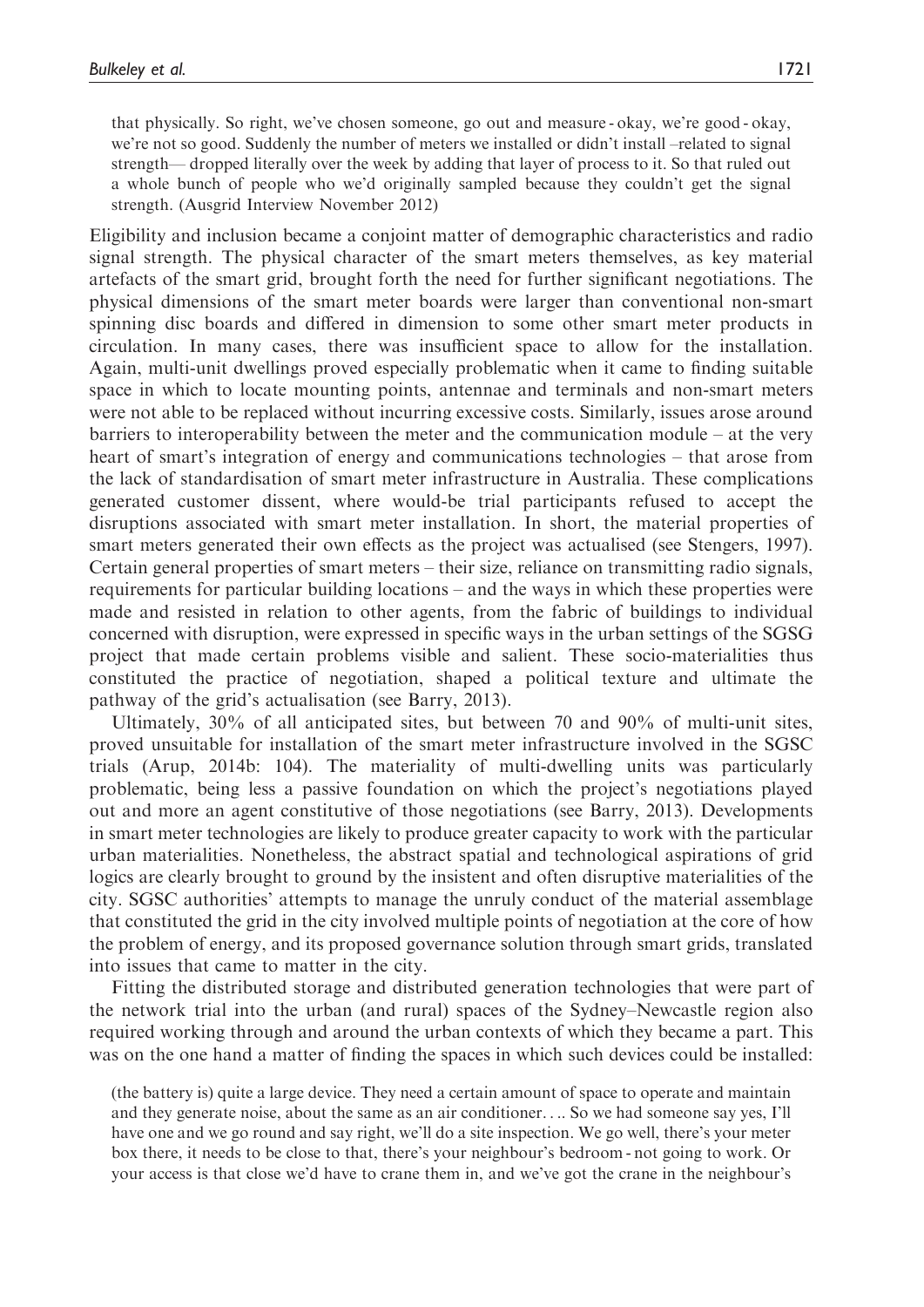yard to crane it into your yard - not going to work. Some yards are like that. Some houses were rentals, the landlord says no. (Ausgrid Interview, November 2012)

[In terms of siting the wind turbines] Unfortunately Elermore Vale and Wallsend, there's nowhere that's 150/160 metres from the nearest receiver. There was Thomas Street, which is the big roundabout that was going onto link road F3, so we were going to put them along there [but the road widening scheme prevented this]. (Ausgrid Interview, November 2012)]

The network trial was to have included a large-scale grid battery storage at Newington, to operate within a 'saturated' suburban network with a high density of rooftop solar PV installations (Newington has over 1000 installations). But the unruly size of the grid battery device – approximately that of a shipping container – meant that limits were encountered as to the number of possible appropriate sites in residential areas. Lengthy negotiations to site a battery failed and the grid battery trial component of SGSC could not proceed (Arup, 2014b). It was not only the physical size of available sites that mattered, however. The installation of the Blu Gen gas fuel cells required sites that enabled connection between the cell and all utilities (electricity, gas and water). The effective operation of the cells also requires constant water and power supply and continuous monitoring via a reliably available ADSL internet connection. Like many urban contexts, Newcastle could not provide a flat plain of utility and internet service reliability and, as a result, the siting of technologies such as the Blu Gen gas fuel cells demanded considerable trial, error and negotiation, highlighting some of the ways in which energy system change comes to be path dependent through their material imbrication with urban configurations and the challenges this presents to actualising transformations.

Simultaneously, the adoption and uptake of grid technologies themselves was dependent not only the particular properties of urban contexts but also their political, legal and social constitution (see Barry, 2013). Here, specific material artefacts become central to the negotiations that shaped SGSC's actualisation. The siting of wind turbines proved challenging due to constraints imposed by regulatory settings. Existing planning regulations dictate that the devices cannot be installed within 100 m of a residence: the material objects themselves having become the focus of tight regulations relating to the social acceptance of their bulk, noise and kinetic nature and wider-scaled controversies about their potential impacts (Bell et al., 2013). The material visibility of grid-integrated technologies (particularly turbines) sets them apart from more invisible forms of energy infrastructure and technologies and renders them subject to regulation and debate around their social acceptance which complicated the trial's intended roll out:

[for the wind turbines we] went through a DA process. Then you start hitting all the things that DA processes hit. You hit heritage, you hit mine subsidence<sup>3</sup>, you hit...you hit - potentially locate them in areas where endangered bird species are located ... And mine subsidence meant that the footing, for example, had to be that much bigger in case - to distribute the load so it wouldn't go through the hole into the coal mine, which adds more costs to the experience. (Ausgrid Interview, November 2012)

Ultimately, wind turbines could not be located in any of the SGSC's urban settings but were sited in rural contexts where location could be negotiated and site limitations could be more easily overcome.

In terms of the social context of grid/city integration, the final analysis of SGSC recognised that optimised network and market considerations may not be achievable through a smart grid rollout because 'although it is likely that customers who install technology such as photovoltaic generation or small wind turbines are driven primarily by the value proposition of the device, other factors may also drive their decision' (Arup, 2014b: 147).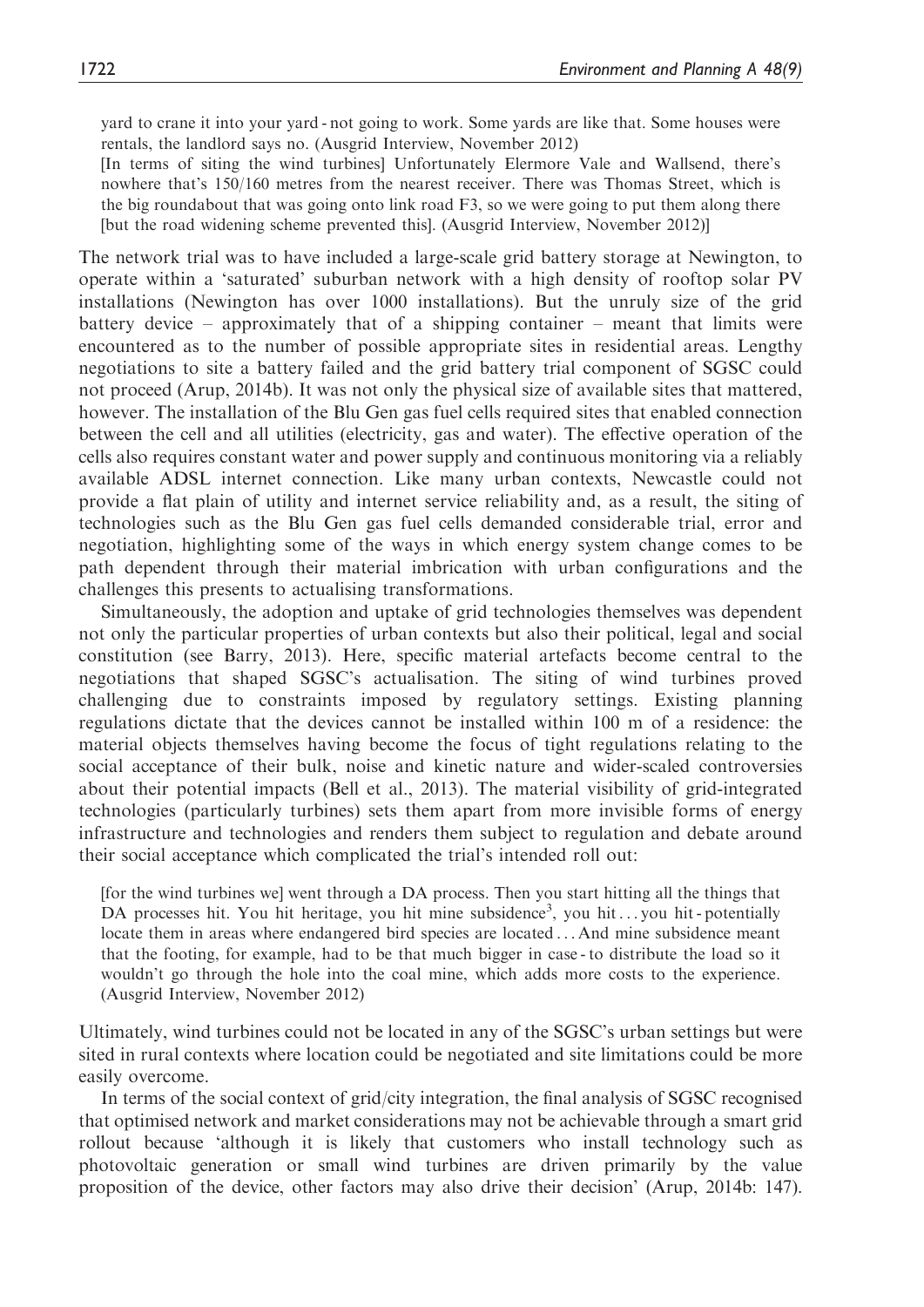This was evident in Elermore Vale, Newcastle, where SGSC's novel technologies were taken up amongst households not (only) because of their innate properties or the benefits that might accrue to individuals but through the neighbourhood effect offered by an early-adopter household:

The Jeffkins family, who have been on *Catalyst* (popular TV science show) and all the stories we've done ... have basically then acted as advocates for us in their neighbourhood to the point where every second home in their street has something. Finding them was probably the biggest success, influencer, of the whole process.... He said my family aren't really into it, but I am and I'm trying to educate them to being better with the stuff. He could see the benefit.... Without him it would've taken us a lot longer to get those ones out there. (Ausgrid Interview, November 2012)

In this case, the trial of new generation technologies was determined not by the energy resources available, network demands, or the requirement to create a generalisable and replicable trial. Rather, it was actualised through the iteration and negotiation of the material assemblage of particular urban landscapes, the localised political and social context and the ways in which such interventions come into proximity to a wide range of other urban concerns (see Rutherford, 2014). SGSC was shaped by particular urban challenges related to the socio-spatial, politico-legal and material make-up of the urban fabric (see Criqui and Zerah, 2015). The materiality of the urban, its properties and behaviours, are not incidental to but are active constituents of the practical negotiations through which what SGSC could become in the city took shape. Far from serving only to constrain the intervention or reveal contestation based on conflicting interests, the particularities of SGSC's urban context and its intersections with the materiality of grid technologies, and the compromises necessary to negotiate these across multi-scaled aspirations over-determine its actualisation.

## **Conclusions**

As systems of energy provision come under pressure, smart grids are increasingly heralded as a means through which multiple problematics can be simultaneously addressed. Yet, while such interventions are usually considered in technical and economic terms, they are also political projects that require the will to improve current conditions. In this paper, we have argued that understanding the nature of such politics, and the broader matter of the governing of energy transitions, requires an engagement with their geographies and materialities. Converting the 'spiral of death' facing electricity networks to a 'vortex of opportunities' requires not only that problems are recognised and solutions devised but also that that interventions intended to improve energy systems are actualised. Energy transitions and the politics of climate governance of which they are (sometimes) part are enmeshed in the messy realities of particular socio-material conditions that serve not only as a platform across which they are played out but come to form part of the politics of, in this case, smart grid.

We have argued that particular attention be paid to the city as 'context, constituent and consequence' of the reworking of energy systems (Rutherford and Jaglin, 2015: 174). Not only does the city's materiality shape the politics of the smart grid, it shapes what the grid can become in the city and ultimately, in turn, is part of the reworking of the city through its energy system. In this sense, the urban is an object of improvement that also becomes known, delimited, calculated and understood through the workings of smart grid as a governmental programme. In this regard, the SGSC project wears its heart on its sleeve: the intimate and continual conjunction between the grid and the city is configured through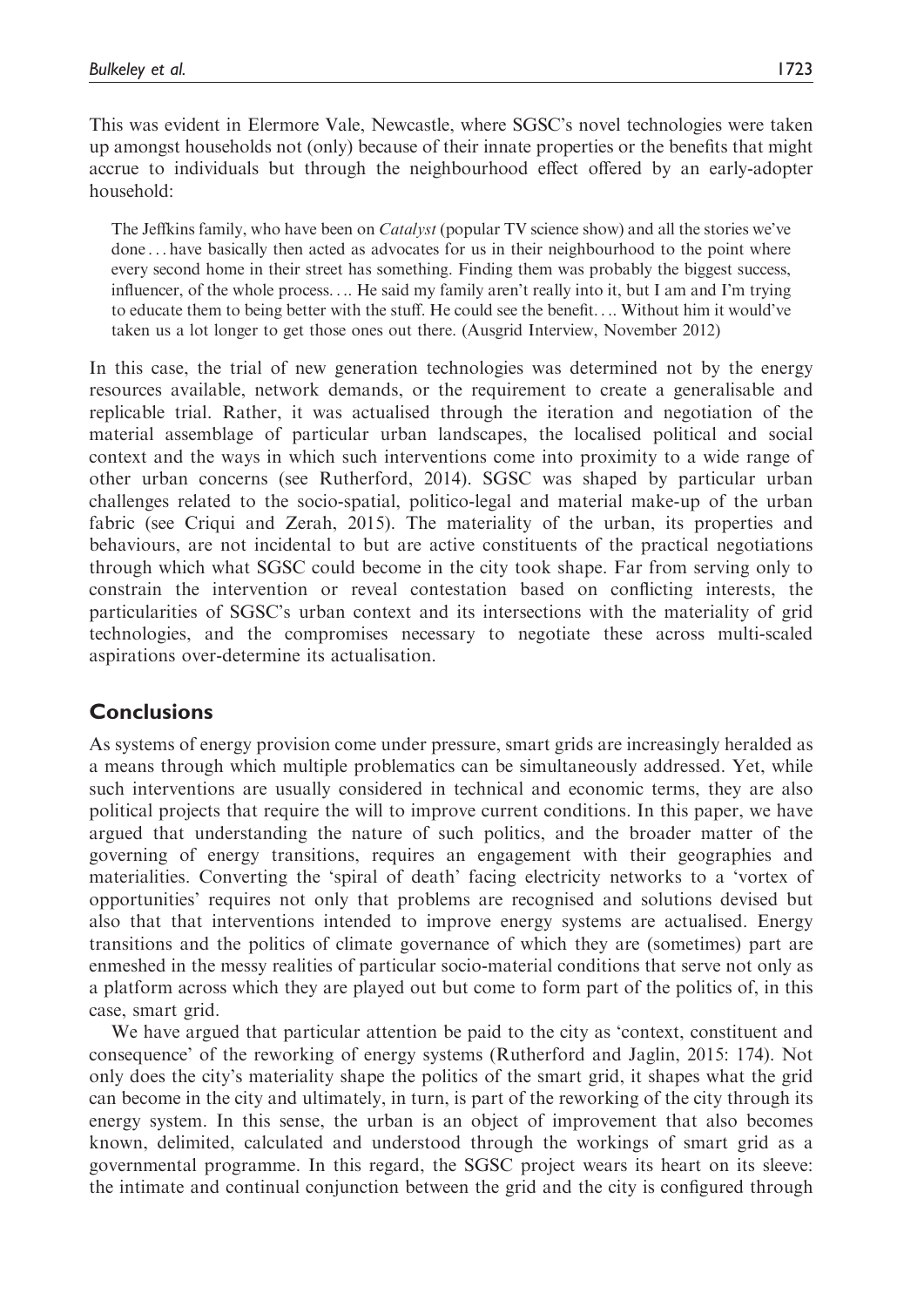the project from the outset. Yet, through the actualisation of the project, the tensions apparent in adhering on the one hand to the notion that smart grids could be demonstrated and rolled out in smooth space and on the other to a conviction that urban specificities were essential to the making of smart grids came to shape its trajectory. The SGSC initiative was an exception in many respects. It was well funded, underpinned by highlevel political support and given an experimental imprimatur. Nonetheless, despite its designed exceptionalism, it could not escape the mundane materialities of the everyday nor the banal workings of day-to-day infrastructural changes. In this respect, the material politics of its exceptional experimentalism and, the socio-material orders it sought to produce, were entangled, through its actualisation, in the politics of the everyday and could not achieve more than those everyday politics and would afford.

It is in this work of actualisation, and the socio-material negotiation it entails, that we find a politics of smart grid. It is through the making of SGSC as both an urban and a grid project that the 'political situation' (Barry, 2013) of smart grid as a means through which energy transitions may be directed to particular ends is constituted. From an initial framing as part of a shift towards a low carbon energy system, the complexities of engaging demand reduction and low carbon energy technologies, serve to redetermine smart grids in terms of their potential to create new kinds of electricity economy. Such complexities were actively constituted through the socio-material relations through which SGSC came to be actualised, from the relation between concrete walls and smart meters, to that of backyards and batteries. In this sense, the material politics of infrastructure emerge 'as much in the socio-political negotiations they demand as in the technical deployment of physical networks' (Rutherford, 2014: 1451). Yet, this is not a politics that gives rise to rupture or dissent. Rather, it is manifest in an ongoing negotiation, a quiet contestation, compromise and attrition of different positions through which new kinds of grid-urban energy-climate realities are forged, come to be compromised and configured anew.

#### Declaration of conflicting interests

The author(s) declared no potential conflicts of interest with respect to the research, authorship, and/or publication of this article.

#### Funding

The author(s) disclosed receipt of the following financial support for the research, authorship, and/or publication of this article: This research was funded by Australian Research Council Discovery Grant DP110100081 Governing carbon: Australia's cities and carbon control.

#### **Notes**

- 1. The generation, supply, distribution and retail of energy in Australia have traditionally been vertically integrated and operated under monopoly conditions. In NSW, generation and transmission were operated by a single monopoly business while distribution and retail were undertaken by a number of state-owned monopoly businesses. In 2011, NSW retail businesses were privatised. Recently, reform to the retail market has meant that customers have become contestable such that they can choose their supplier.
- 2. The Federally funded Solar Cities program was an Australia-wide parallel program that supported a series of urban-based consortia of local governments with energy, finance and land corporations to trial and showcase the large-scale urban integration of solar energy, new grid-based technologies, alternative technologies for electricity storage and consumption and energy efficiency measures.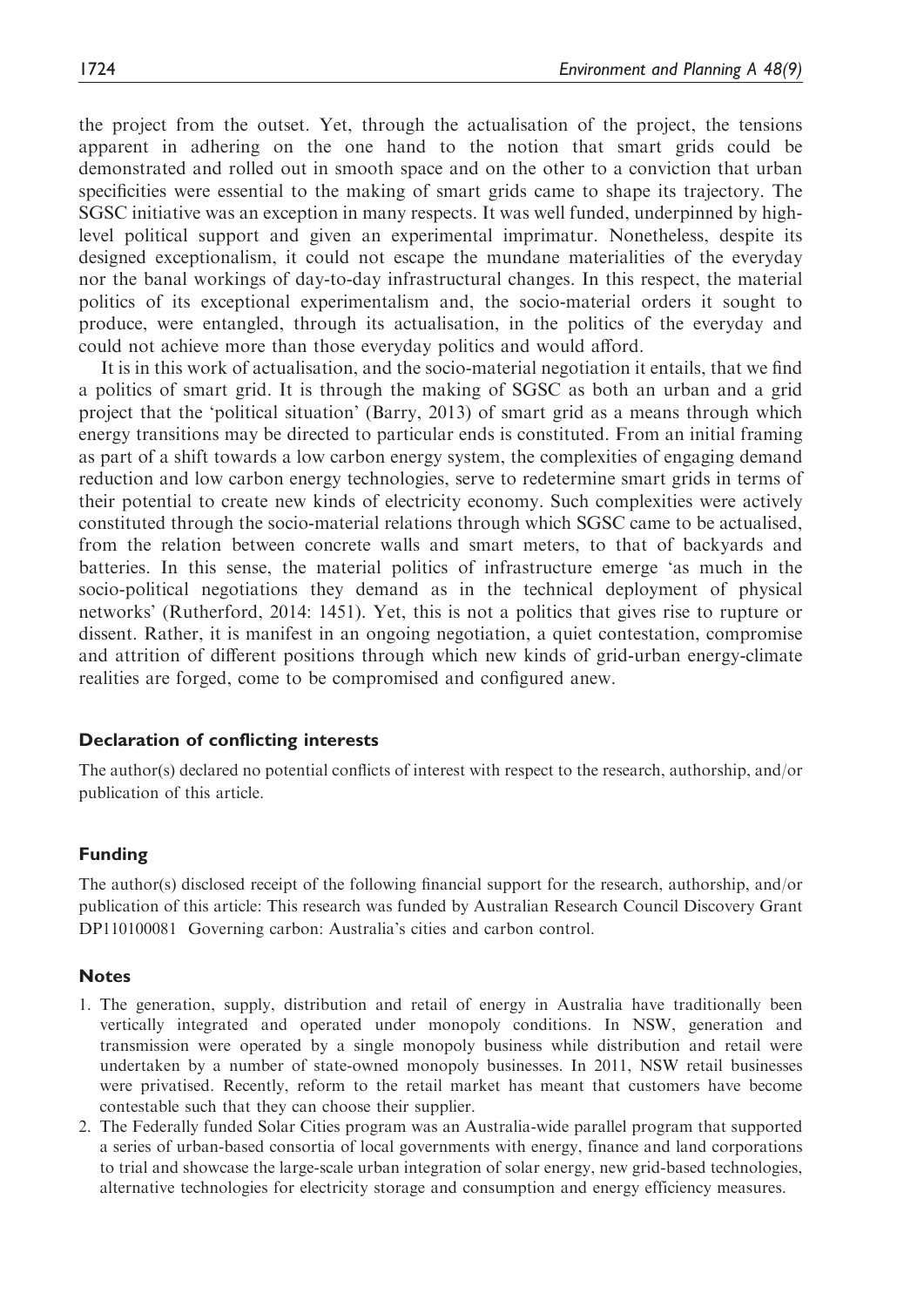3. Vast areas of the Newcastle and Hunter region's built environment are undermined as a result of a 200 year history of coal mining in the region. The mined lands were subsequently extensively developed for residential and commercial purposes.

#### **References**

- Ausgrid (2013) Smart Grid, Smart City Energy Resource Management Program: Rooftop Solar Trial Update. Available at: www.smartgridsmartcity.com.au/Tours-and-events/ $\sim$ /media/Microsites/ SGSC/Files/Presentations/Rooftop%20Solar%20Trial%20Update%20Feb%202012%20FINAL. pdf (accessed 21 April 2016).
- Arup (2014a) Smart Grid, Smart City: Shaping Australia's Energy Future Executive Report. Available at: https://ich.smartgridsmartcity.com.au/ (accessed 20 August 2015).
- Arup (2014b) Smart Grid, Smart City: Shaping Australia's Energy Future National Cost Benefit Assessment. Available at: https://ich.smartgridsmartcity.com.au/ (accessed 20 August 2015).
- Australian Government (2012) Electricity Prices Fact Sheet. Canberra: Department of Resources, Energy and Tourism.
- Australian PV Institute (2015) Mapping Australian photovoltaic installations. Available at: http://pvmap.apvi.org.au/ (accessed 18 August 2015).
- Barry A(2001) Political Machines: Governing a Technological Society. London: The Athalone Press.
- Barry A (2013) Material Politics: Disputes Along the Pipeline. London: Wiley-Blackwell.
- Bell D, Gray T, Haggett C and Swaffield J (2013) Re-visiting the 'social gap': Public opinion and relations of power in the local politics of wind energy. Environmental Politics 22(1): 115–135.
- Braun B (2014) A new urban dispositif? Governing life in an age of climate change. *Environment and* Planning D: Society and Space 32: 49–64.
- Braun B and Whatmore S (eds) (2010) Political Matter: Technology, democracy, and public life. Minneapolis and London: University of Minnesota Press.
- Bulkeley H (2000) Down to earth: Local government and greenhouse policy in Australia. Australian Geographer 31(3): 289–308.
- Bulkeley H (2012) Governance and the geography of authority: Modalities of authorisation and the transnational governing of climate change. Environment and Planning A 44: 2428–2444.
- Bulkeley H, Castan-Broto V and Edwards G (2015a) An Urban Politics of Climate Change: Experimentation and the Governing of Socio-Technical Transitions. London: Routledge.
- Bulkeley H, Powells G and Bell S (2015b) Smart grids and the constitution of solar electricity conduct. Environment and Planning A 48(1): 7–23.
- Carbon and Energy Markets (CEM) (2015) Network tariffs applicable to households in Australia: Empirical evidence. Report prepared for Uniting Care Australia. Available at: www.nsw.gov.au/sites/default/files/ miscellaneous/attachment\_f\_-\_uniting\_care\_australia\_report.pdf (accessed 21 April 2016).
- Cormack L (2015) Solar mapping tools show real-time feeds of solar uptake in Australia, Sydney Morning Herald. Available at: http://www.smh.com.au/environment/solar-mapping-tools-showrealtime-feeds-of-solar-uptake-in-australia-20150428-1mvdgg.html#ixzz3jFMpwjff (accessed 21 April 2016).
- Criqui L and Zerah MH (2015) Lost in transition? Comparing strategies of electricity companies in Delhi. Energy Policy 78: 179–188.
- Ekers M, Loftus A and Mann G (2009) Gramsci lives! Geoforum 40: 287–291.
- Foucault M (2009) Security, Territory, Population: Lectures at the College de France 1977–1978. In: Senellart M and Burchell G (eds), Basingstoke: Palgrave Macmillan.
- Gabrys J (2014) Programming environments: Environmentality and citizen sensing in the smart city. Environment and Planning D: Society and Space 32(1): 30–48.
- Hollands R (2015) Critical interventions into the corporate smart city. Cambridge Journal of Regions Economy and Society 8(1): 61–77.
- Hommels A (2005) Studying Obduracy in the City: Toward a productive fusion between technology studies and urban studies. Science, Technology, & Human Values 30(3): 323–351.
- Huber M (2015) Theorizing energy geographies. Geography Compass 9(6): 327–338.